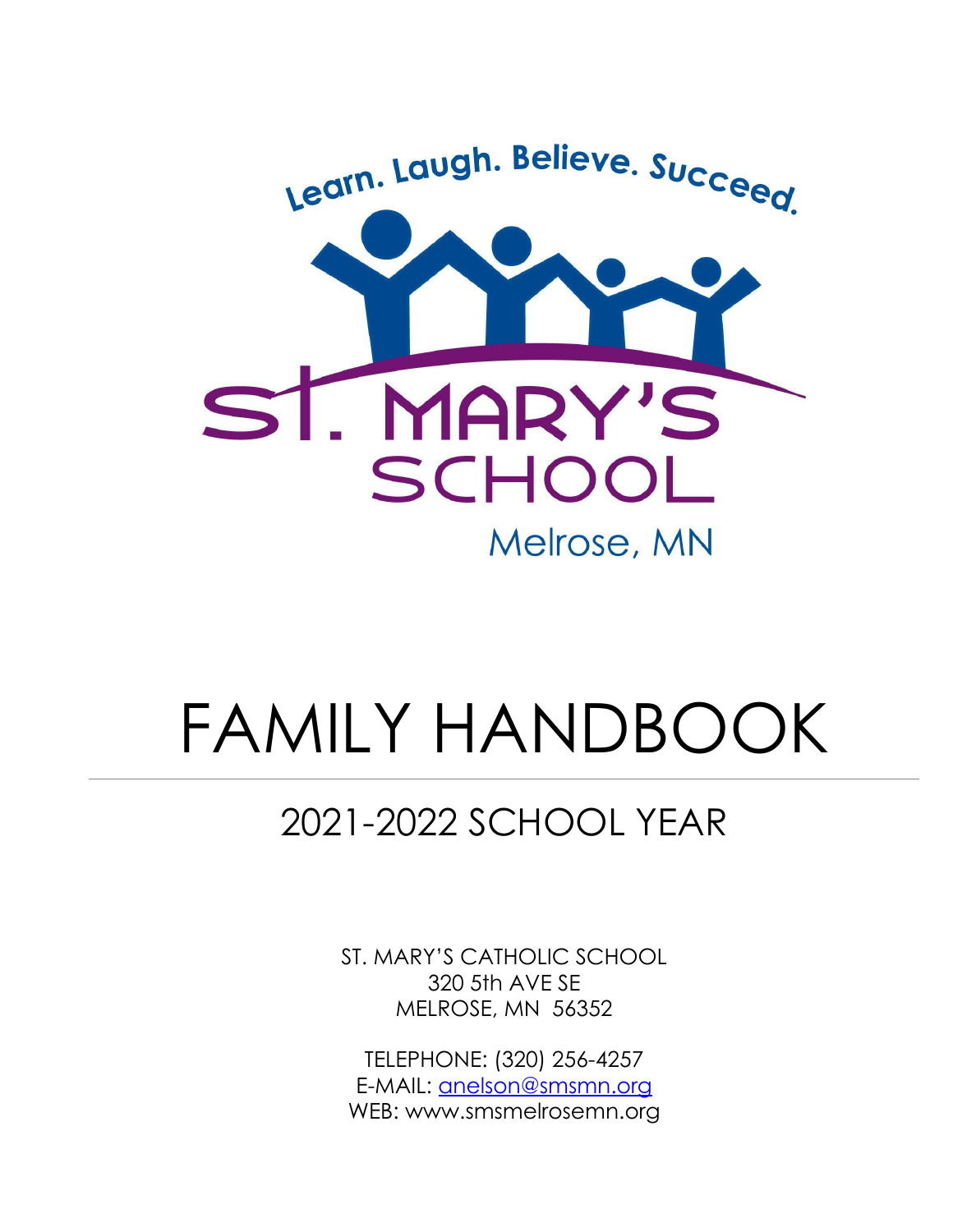

# **ST. MARY'S CATHOLIC SCHOOL MISSION**

St. Mary's Catholic School is a faith-filled community that illuminates the teachings of Jesus by using our hearts, hands and voices as Christian witnesses while striving for academic excellence.

# **ST. MARY'S CATHOLIC SCHOOL PHILOSOPHY**

#### **We Believe….**

\**We are each a child of God bringing our own unique gifts and talents.*

*\*We are part of a team where students, staff, families and the broader faith community work together for the benefit of all.*

*\*We nurture the dignity and respect of all people.*

*\*We prepare students to embrace and live the gospel message and Catholic Faith.*

*\*We educate students to respect and share the gifts that God has given them.*

*\*We support the needs of all learners, realizing children learn in different ways.*

*\*We empower students to work to the best of their ability and be proud of their achievements.*

*\*We are here to help others succeed.*

Revised Jan 2018

**Parents are the fundamental educators of their children. By choosing St. Mary's Catholic School for your children you have asked us to share that responsibility with you. To help students be successful spiritually, academically, and mentally we encourage parents to:**

- Support school rules and encourage your children to follow school rules
- Talk to your children about God and faith
- Pray together
- Support your children by establishing a structured homework time, encouraging reading time and physical activity, and spending time together.
- Participate in parent/teacher conferences
- Participate in school activities in school and outside of school, especially our Catholic Schools Breakfast and Auction for Education.
- Check into SchoolSpeak at least once a week.
- Communicate with SMS staff to support, encourage, and challenge your child.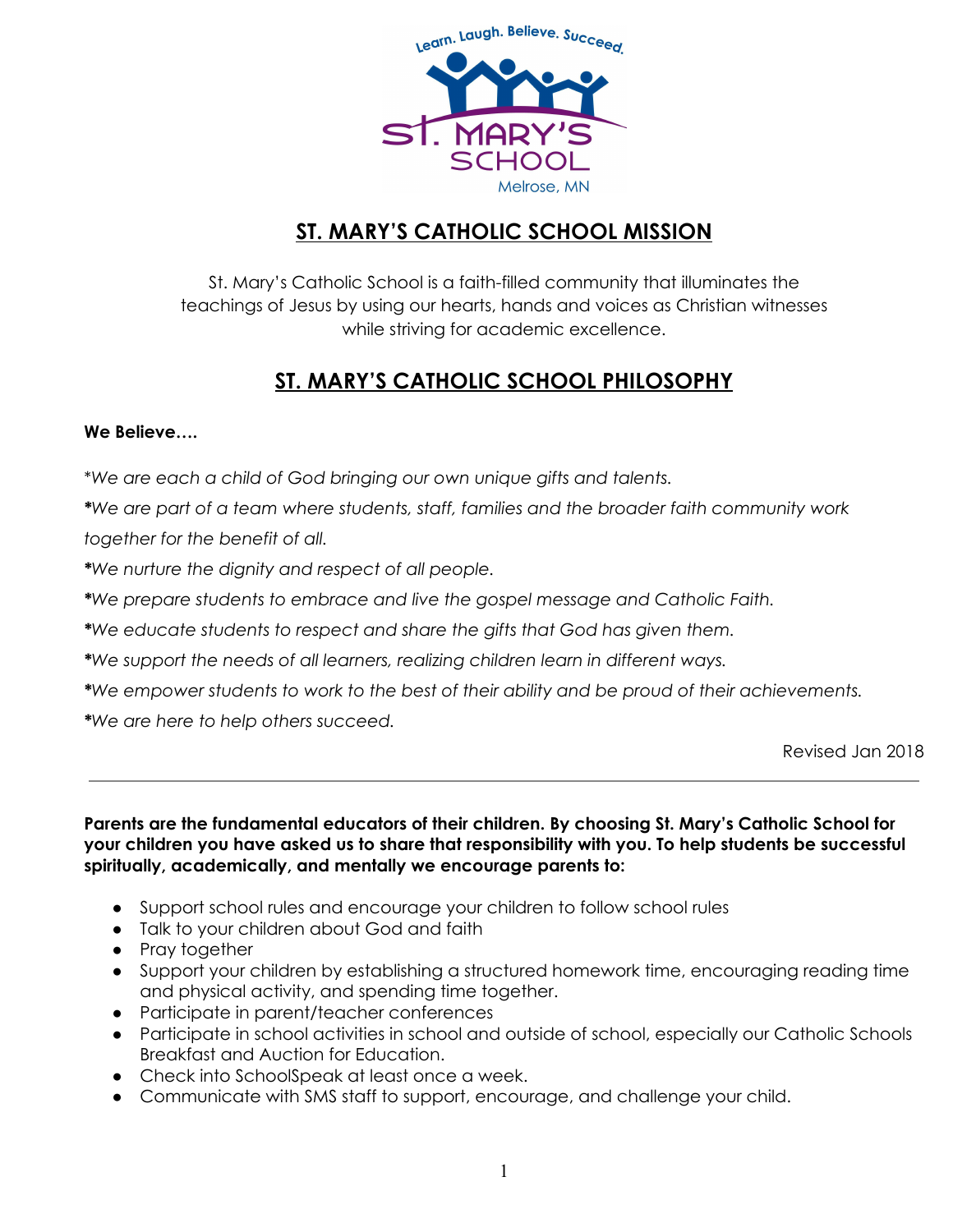

# **FAMILY HANDBOOK TABLE OF CONTENTS**

| Mission Statement/Philosophy Statement<br>1          |                |  |  |  |  |
|------------------------------------------------------|----------------|--|--|--|--|
| <b>School Directory</b>                              | $\overline{4}$ |  |  |  |  |
| <b>School Governance</b>                             |                |  |  |  |  |
| Organizational Flow Chart                            | $\sqrt{5}$     |  |  |  |  |
| <b>Board of Education</b>                            | 5              |  |  |  |  |
| Academics                                            |                |  |  |  |  |
| <b>Academic Success and Expectations</b>             | 6              |  |  |  |  |
| Assessment Philosophy                                | 6              |  |  |  |  |
| Accreditation                                        | 6              |  |  |  |  |
| Christian Attitudes and Values/Spiritual Development | 7              |  |  |  |  |
| <b>Classroom Visitation</b>                          | 7              |  |  |  |  |
| Conferences                                          | 7              |  |  |  |  |
| Daily Schedule                                       | 7              |  |  |  |  |
| <b>First Reconciliation/First Holy Communion</b>     | 8              |  |  |  |  |
| <b>Field Trips</b>                                   | 8              |  |  |  |  |
| <b>Grades/Report Cards/Grading Periods</b>           | 8              |  |  |  |  |
| Homework                                             | 9              |  |  |  |  |
| Library                                              | 9              |  |  |  |  |
| <b>Physical Education</b>                            | 10             |  |  |  |  |
| Promotion and Retention                              | 10             |  |  |  |  |
| <b>Special Education Services</b>                    | 10             |  |  |  |  |
| State/Federal Aid                                    | 10             |  |  |  |  |
| <b>Student Records</b>                               | 10             |  |  |  |  |
| <b>Textbooks</b>                                     | 11             |  |  |  |  |
| Admission                                            |                |  |  |  |  |
| <b>Admissions Procedure</b>                          | 12             |  |  |  |  |
| Age Requirements                                     | 12             |  |  |  |  |
| New Students                                         | 12             |  |  |  |  |
| Non-Discriminatory Policy                            | 12             |  |  |  |  |
| Scholarships                                         | 12             |  |  |  |  |
| <b>Tuition Agreements and Payment Policy</b>         | 13             |  |  |  |  |
| <b>Tuition Incentive Program</b>                     | 13             |  |  |  |  |
| <b>Transfer and Withdrawal</b>                       | 13             |  |  |  |  |
| Attendance                                           |                |  |  |  |  |
| Attendance                                           | 15             |  |  |  |  |
| Absences                                             | 15             |  |  |  |  |
| Dismissing Students During School Hours              | 15             |  |  |  |  |
| <b>Tardiness</b>                                     | 15             |  |  |  |  |
| Communication                                        |                |  |  |  |  |
| Communication Between Home and School                | 17             |  |  |  |  |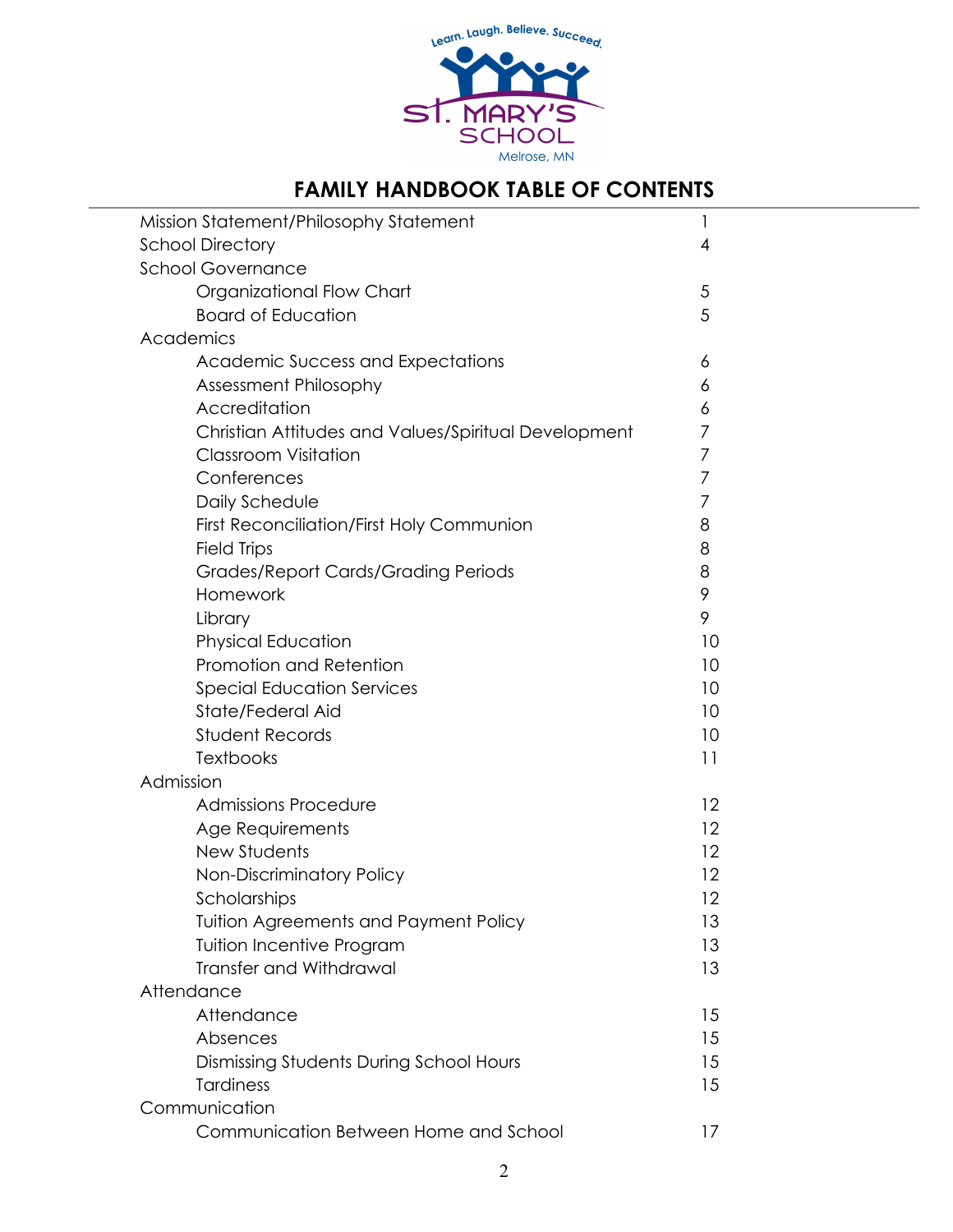| Communication with Students/Teachers during School  | 17 |
|-----------------------------------------------------|----|
| <b>Emergency Closing/Delay</b>                      | 17 |
| Parent Due Process Procedure                        | 17 |
| Pass for Bus Change                                 | 18 |
| <b>Discipline</b>                                   |    |
| <b>Expectations and Discipline</b>                  | 19 |
| <b>Harassment Guidelines</b>                        | 20 |
| School Bus Conduct and Consequences for Misbehavior | 20 |
| <b>Weapons and Chemical Possession</b>              | 21 |
| Emergency/Safety                                    |    |
| <b>Child Abuse/Mandated Reporters</b>               | 22 |
| <b>Emergency Drills</b>                             | 22 |
| <b>Emergency Contact Information</b>                | 23 |
| <b>Emergency Operations Plan</b>                    | 23 |
| <b>Employee Background Checks</b>                   | 23 |
| <b>School Patrol</b>                                | 23 |
| Health/Wellness                                     |    |
| <b>Health Services</b>                              | 24 |
| <b>Head Lice</b>                                    | 24 |
| Hearing/Vision Screening                            | 24 |
| <b>Illness and Accidents</b>                        | 24 |
| <b>Medication/First Aid</b>                         | 25 |
| <b>Social Work Services</b>                         | 25 |
| Wellness                                            | 25 |
| Technology/Electronic Media                         |    |
| Electronic Media                                    | 26 |
| Technology/Internet Use                             | 26 |
| Devices                                             | 26 |
| Miscellaneous                                       |    |
| Asbestos/Pest Control Notification                  | 27 |
| Bikes, Rollerblades, and Skateboards                | 27 |
| Fundraising                                         | 27 |
| Lost and Found                                      | 28 |
| Money                                               | 28 |
| Recess                                              | 28 |
| School Bags/Backpacks                               | 28 |
| <b>School Dress Code</b>                            | 28 |
| School Lunch/Federal Education Funding              | 29 |
| <b>Snacks/Birthday Celebrations</b>                 | 30 |
| Toys                                                | 30 |
| Volunteers                                          | 30 |

Revised August 2021

\*Changes to the guidelines are highlighted; please make sure to thoroughly read the changes. Contact the school office if you have any questions. Additional information on the guidelines can be found in the St. Mary's School Policy Book, located in the school office.

**RIGHT TO AMEND:** Since situations may arise that are unforeseen and cannot be controlled, St. Mary's Catholic School reserves the right to amend the contents of this handbook as needed. Parents will be notified of any amendments through the parent portal, SchoolSpeak.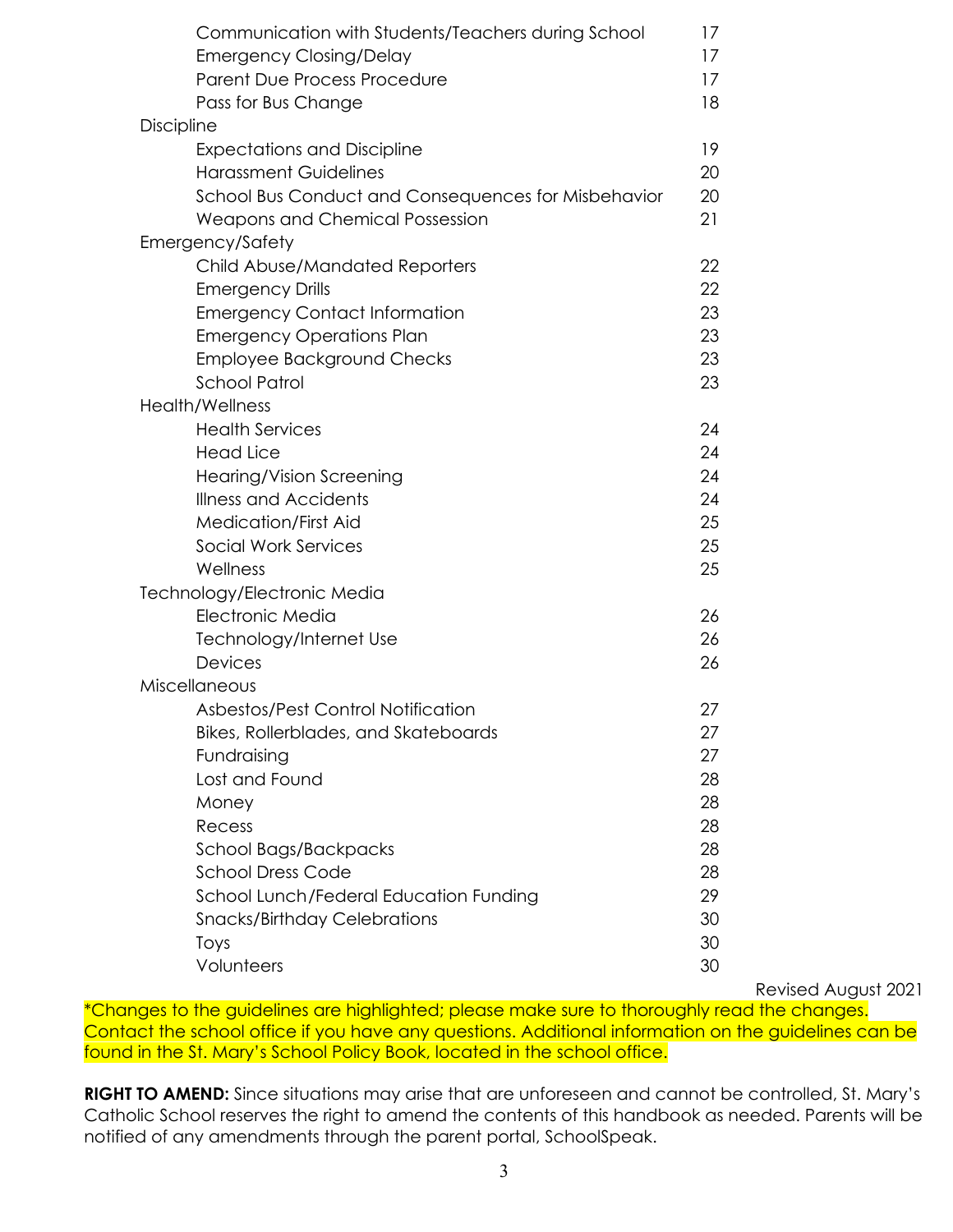

# **ST. MARY'S CATHOLIC SCHOOL DIRECTORY**

#### 2021-2022 SCHOOL YEAR

| <b>PASTOR</b>                                                                                                                                                                                                                                                                    | <b>Father Marvin Enneking</b>                                                                                                                                                                                                                                                                                                                                   |
|----------------------------------------------------------------------------------------------------------------------------------------------------------------------------------------------------------------------------------------------------------------------------------|-----------------------------------------------------------------------------------------------------------------------------------------------------------------------------------------------------------------------------------------------------------------------------------------------------------------------------------------------------------------|
| <b>PAROCHIAL VICAR</b>                                                                                                                                                                                                                                                           | Father Arockiya Newton                                                                                                                                                                                                                                                                                                                                          |
| <b>BOARD OF EDUCATION</b>                                                                                                                                                                                                                                                        | Pete Klaphake<br>Cory Ellering<br><b>Bob Arceneau</b><br>Ross Wiechmann<br>Ali Arnzen<br>Cindy Hemmesch                                                                                                                                                                                                                                                         |
| ADMINISTRATOR/PRINCIPAL                                                                                                                                                                                                                                                          | Autumn Nelson                                                                                                                                                                                                                                                                                                                                                   |
| <b>FACULTY/STAFF</b><br>Little Saints Preschool<br>Kindergarten<br>Grade 1<br>Grade 2<br>Grade 3<br>Grade 4<br>Grade 5<br>Grade 6<br>Media Specialist/Interventionist<br>Music<br>Phy Ed<br>Art<br>Title<br><b>Teaching Assistants</b><br>Administrative Assistant<br>Custodians | Dana Finken<br>Jennifer Frank-Heinze<br>Stacie Fletcher<br><b>Zachary Thell</b><br>Kathy Wolff<br>Amy Kloth<br>Holly Hellermann<br>Sue Pundsack<br><b>Briana Worms</b><br>Emily Krogstad<br>Katie Meyer<br>Carrie Schulzetenberg<br>Gloria Welle<br>Amanda Hellermann, Kayla Dragseth, Madelyn<br>Klaphake<br>Jenn Ellering<br>Allan Wiechmann, Matt Grossinger |
| <b>FOSTER GRANDPARENTS</b>                                                                                                                                                                                                                                                       | Linda Klein, Julie Boecker, Anita Schwinghammer,<br>Judy Heinze                                                                                                                                                                                                                                                                                                 |
| ST. MARY'S KIDS TIME DIRECTOR                                                                                                                                                                                                                                                    | Amanda Hellermann                                                                                                                                                                                                                                                                                                                                               |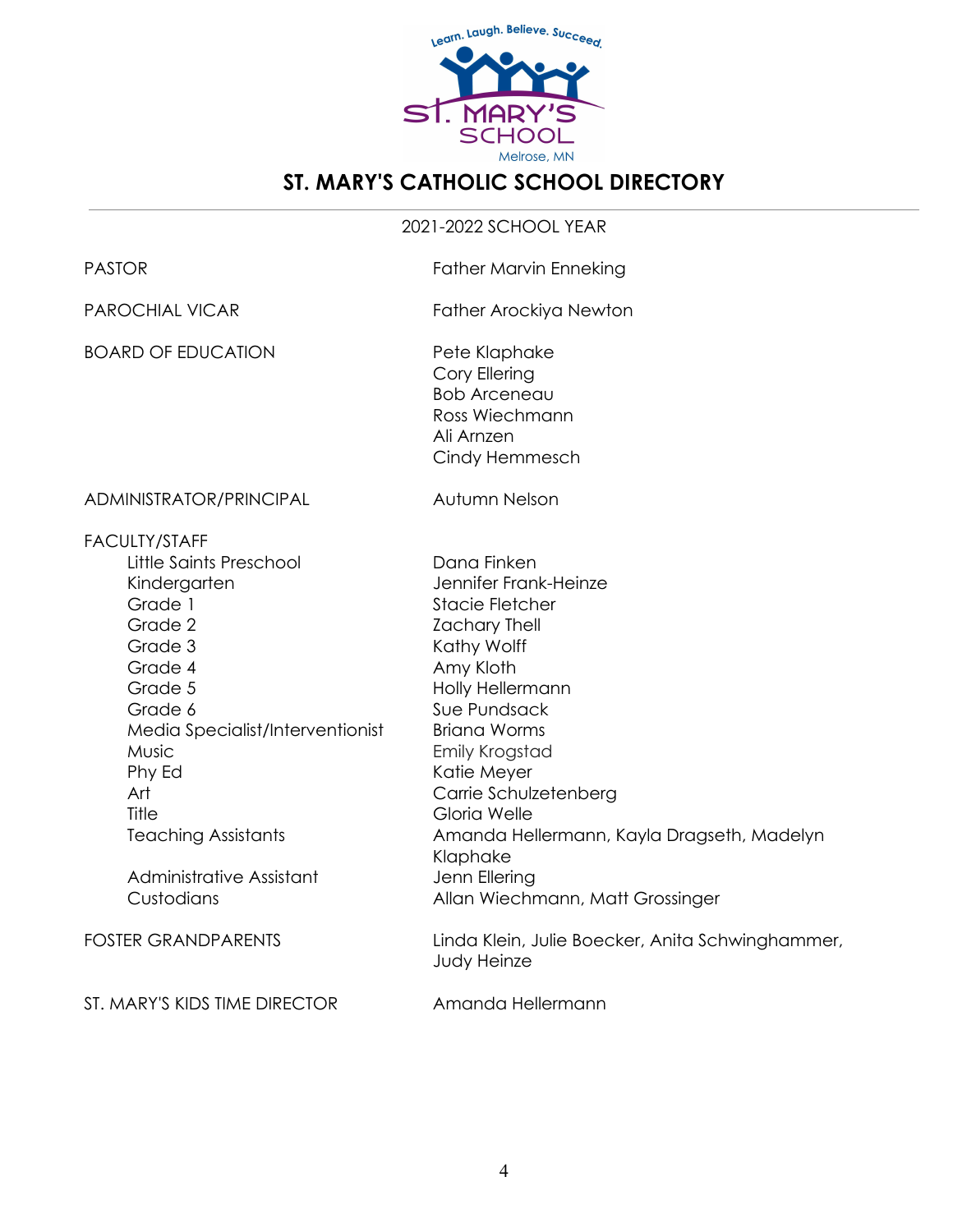

# **SCHOOL GOVERNANCE**

#### **ORGANIZATIONAL FLOW CHART FOR ST. MARY'S CATHOLIC SCHOOL**

- Corporate Board/ Bishop of the Diocese of St. Cloud
	- Vicar General of the Diocese of St. Cloud
	- Chancellor of the Diocese of St. Cloud
	- Fr. Marvin Enneking, Pastor of Church of St. Mary
	- Fr. Arockiya Newton, Parochial Vicar of Church of St. Mary
	- Parish Council of Church of St. Mary
	- Board of Education of St. Mary's Catholic School
	- Principal Autumn Nelson

#### **BOARD OF EDUCATION**

St. Mary's School Board is composed of seven people. The committee's basic responsibility is one of policy-making. The committee is responsible for establishing, coordinating, and operating programs of education for St. Mary's School. Meetings are held regularly during the school year. These meetings are always open to concerned parents and parishioners. The right to address the Board at a meeting shall be limited to those whose request had been approved in advance of the meeting. The request must be presented to the board chair or principal at least one (1) day prior to the meeting.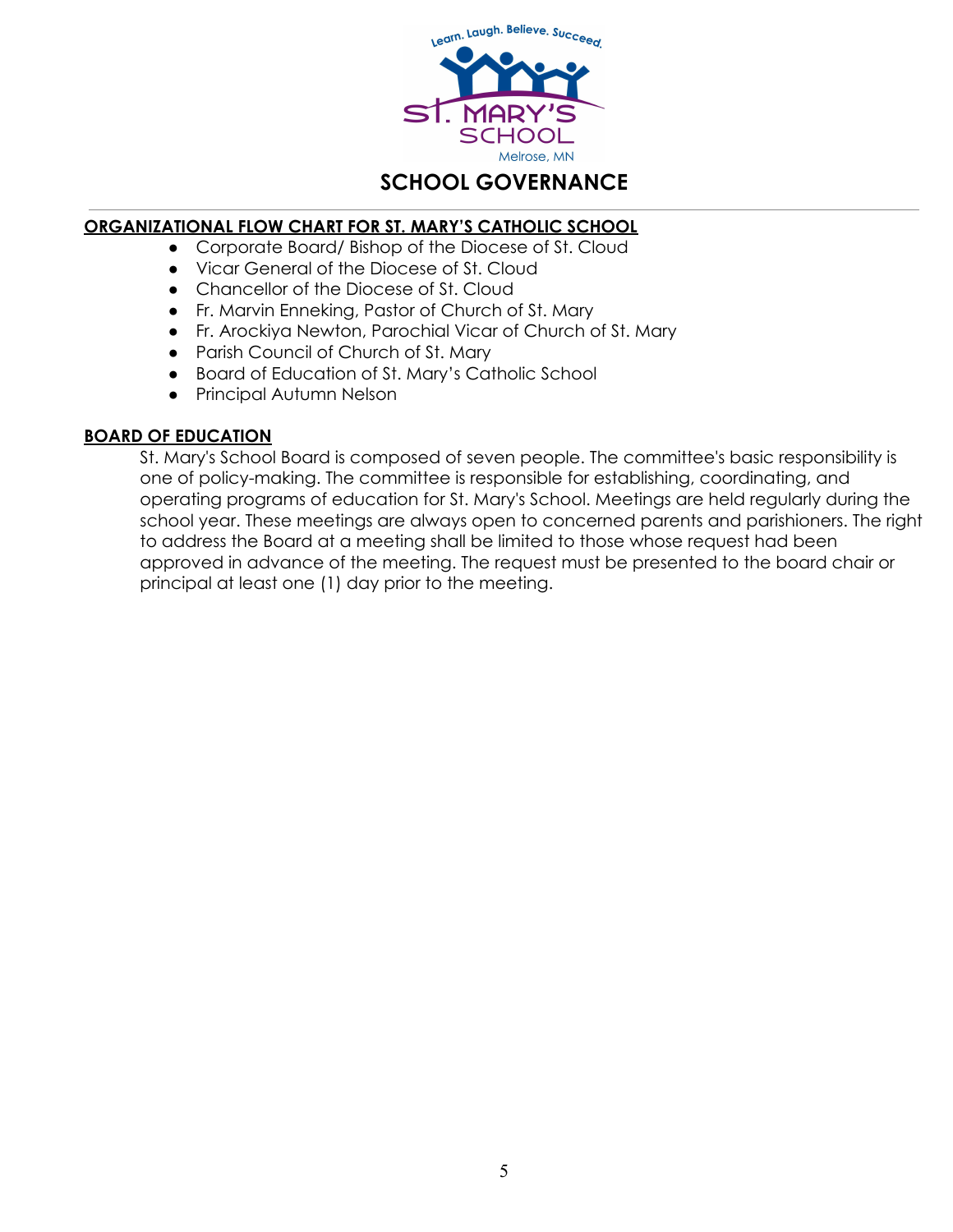

# **ACADEMICS/CLASSROOMS**

#### **ACADEMIC SUCCESS AND EXPECTATIONS**

Every St. Mary's Catholic School student is given the opportunity to learn and grow academically. Teachers work diligently in monitoring and ensuring that individual student needs are being met to provide an environment and expectation of learning.

When a student is not meeting their academic potential, a meeting with the principal, parent(s)/guardian(s), teacher, and student may be held to address the student's academic standing. A plan will be developed to ensure students are finding success at St. Mary's Catholic School.

#### **ASSESSMENT PHILOSOPHY**

At St. Mary's Catholic School, we believe an effective assessment system, using both summative and formative assessments, motivates students to learn, communicate with stakeholders, promotes school improvements, guides instructional decisions, and shares a common vision. Assessment tools and practices are varied, ongoing, authentic, and aligned with specific learning targets. Regular and descriptive feedback is then provided to students, parents, and stakeholders to positively promote learning.

#### Fountas and Pinnell (2-3 times/year):

Fountas and Pinnell (K-6) is a way to link reading assessment to instruction. It identifies instructional and independent levels and documents student progress through one-on-one formative and summative assessments.

#### FAST/STAR Assessments (3 times/year):

FAST (Formative Assessment System for Teachers)(K-5) combines Curriculum-Based Measurement (CBM) and Computer Adaptive Testing (CAT) to transform the way teachers measure and monitor student progress in reading and math with faster, more effective results.

STAR (6th grade) Assessments are short tests that provide teachers with learning data. STAR tests are computer adaptive, which means they adjust to each answer your child provides. This helps teachers get the best data to help your child in the shortest amount of testing time (about one-third of the time other tests take).

#### **ACCREDITATION**

St. Mary's Catholic School is an accredited institution. The school has met the standards of the Minnesota Non-public School Accrediting Association (MNSAA) in obtaining this accreditation. The MNSAA Board of Directors renewed the accreditation eligibility status for the K-6 program at St. Mary's Catholic School through June 30, 2026.

Accreditation is a 7-year cycle. In years 1-5, the school works on a strategic plan, communicates to parents our accomplishments, references our plan, and submits our Annual Report to MNSAA. In year 6 we complete an internal review of our school, called a self-study, to verify we are meeting the standards. From that self-study we create a school strategic plan.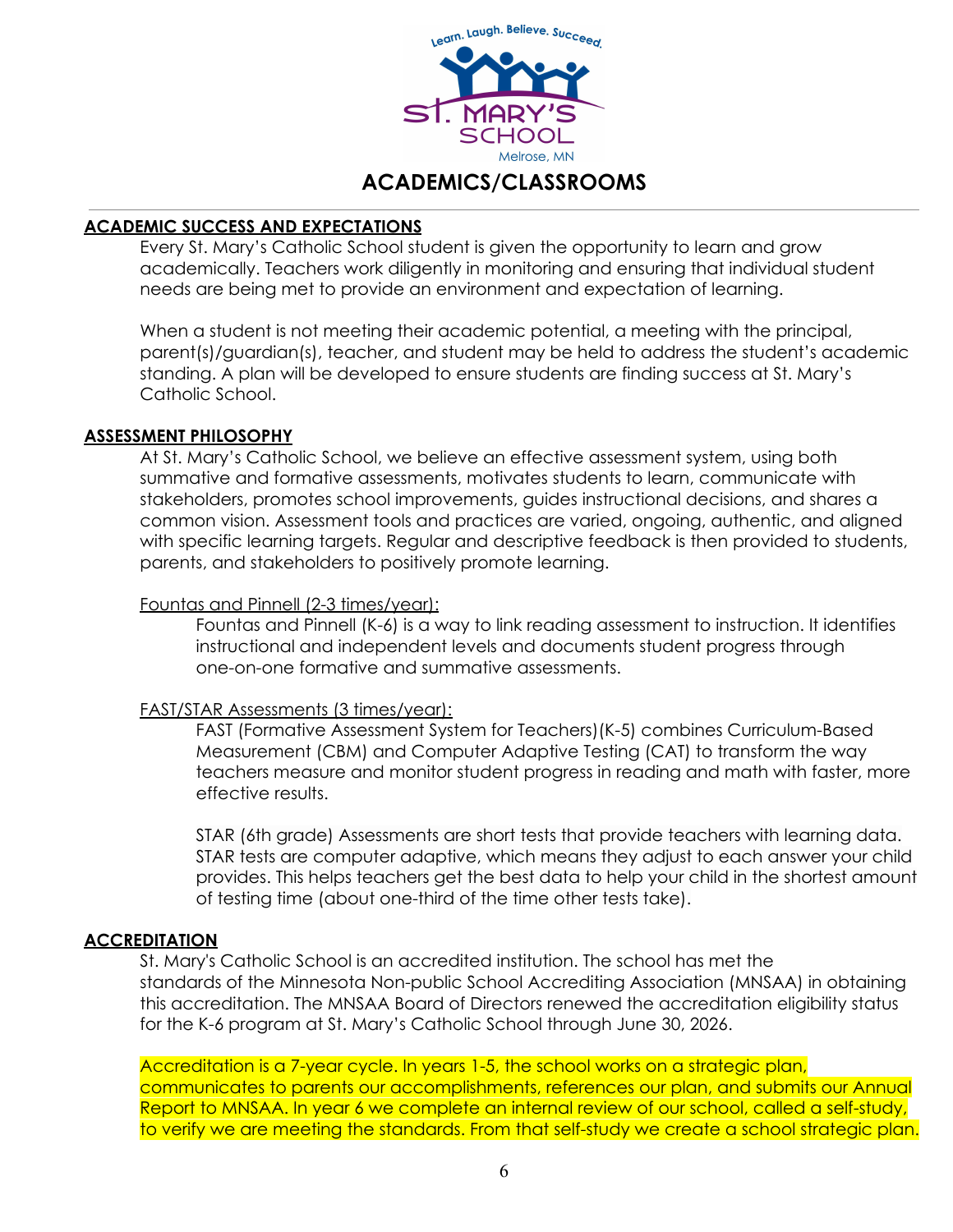In year 7 we host a MNSAA team made up of volunteer teachers, staff, and administrators. The onsite team reviews our self-study and school strategic plan and passes their recommendations to the MNSAA Board of Directors who will make the decision on our accreditation. Our current strategic plan is available on our school website and our parent portal, SchoolSpeak.

#### **CHRISTIAN ATTITUDES AND VALUES/SPIRITUAL DEVELOPMENT**

Christian attitudes and values are developed in a child primarily by his/her parents. As you attend and participate in Mass and the sacraments, you are preaching a very silent, yet very profound lesson to reverence, worship, obedience and love to your child. Whatever example you give is the most impressive and far-reaching. As teachers in a Catholic school, we are committed to support you in this development of Christian attitudes and values. The success we have in teaching religion through the experiential approach to Mass and the sacraments is related very closely to what the child experiences in contact with you, the parents.

At St. Mary's, the children participate in a religious experience every day. This may be in a formal class setting, a liturgy or a prayer service. Each teacher considers the teaching of religion of primary importance. This includes not only the daily religion class, but also the instruction that can be given in every subject area.

Teaching the children to participate in the liturgy prayerfully is an important characteristic of Catholic Education. Therefore, every possible effort will be made to make the Liturgy meaningful for your child. We highly encourage the family to sit together at Sunday Mass in order to worship as a family unit and to make the Sunday obligation more meaningful to the child. On school days a special schedule is set up for the children in order to help them to participate in the Liturgy. Parents are always invited to attend the school masses.

#### **CLASSROOM VISITATION**

Parents are welcome to come and visit classrooms during the school week. Upon approval of the principal, you may make arrangements with the teacher for a classroom visit. There may also be times when the teacher and students will invite parents for special events in the classroom.

#### **CONFERENCES**

As partners in the educational process, parents/guardians will assist the staff in understanding and supporting student learning. Parent-teacher conferences occur in the fall and the spring; signup for conferences is completed through our parent portal, SchoolSpeak. Parents can also request additional conferences at any time.

#### **DAILY SCHEDULE**

| $7:55$ am | Classrooms open                  |                                  |
|-----------|----------------------------------|----------------------------------|
| 8:05 am   | Classes begin                    |                                  |
| 8:30am    | School Mass (Usually on Fridays) |                                  |
|           | Lunch:                           | $PK - 2: 11:15$ am - 11:45am     |
|           |                                  | $3 - 6$ : 11:55 cm $- 12$ :20 pm |
|           | Recess:                          | K-2: 11:50am - 12:20pm           |
|           |                                  | $3 - 6$ : 11:20 am $- 11$ :50 pm |
| $2:45$ pm | School day ends                  |                                  |

The students are allowed to enter the classrooms at 7:55am. Our school day begins at 8:05am. We ask that if your child doesn't ride the bus he/she should not come to school before 7:30am. The children are not supervised before 7:30am or after the 2:45pm dismissal. Students must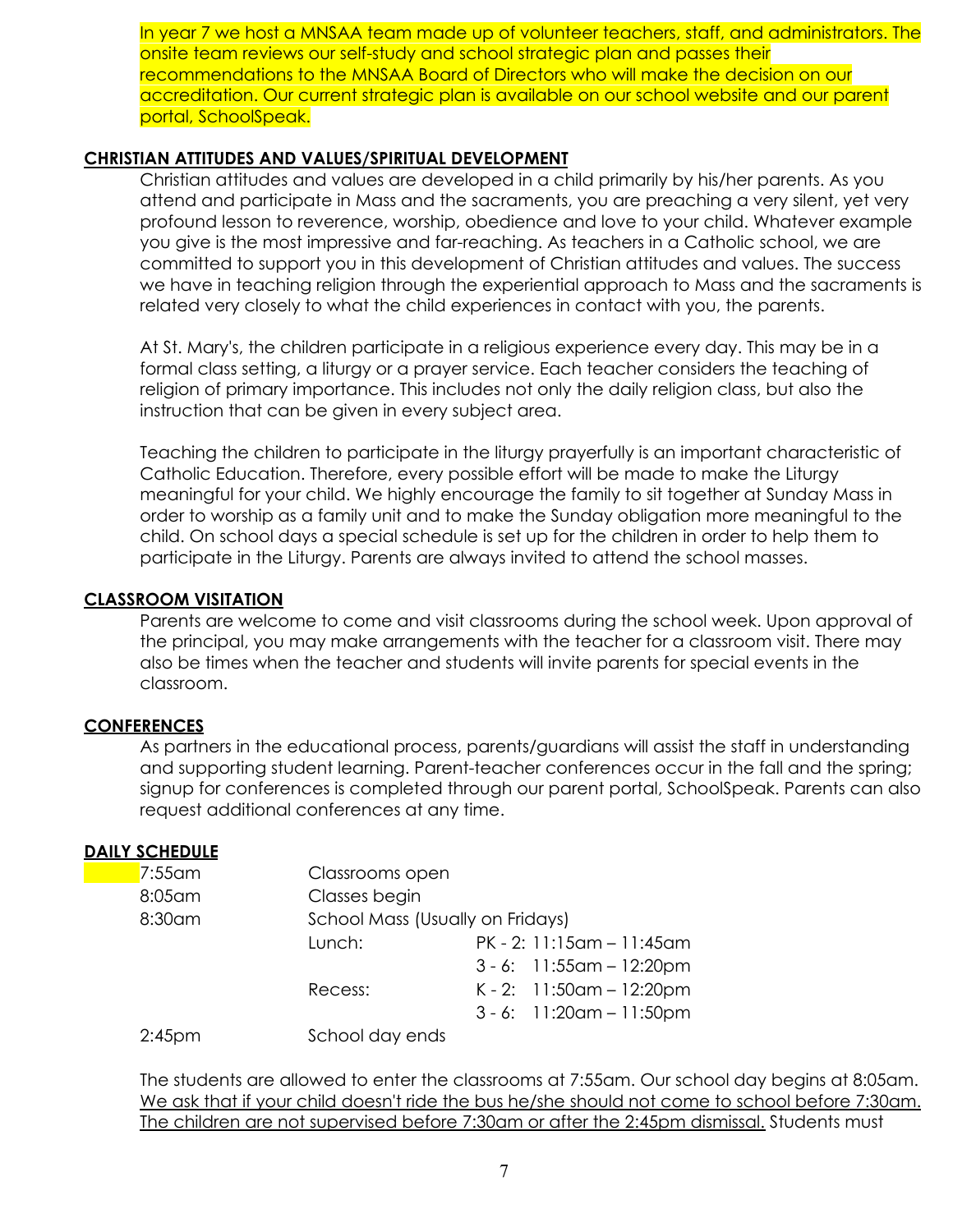have the permission of their parents and/or teacher to stay after school. Parents assume the responsibility for their children before 7:30am and after dismissal at the end of the school day.

#### **FIRST RECONCILIATION/FIRST HOLY COMMUNION**

Parents are encouraged, through a Sacramental Program, to help prepare their children for First Reconciliation and First Holy Communion during their child's second grade year of school.

#### **FIELD TRIPS**

Field trips are an important part of learning at St. Mary's School. At the beginning of the year you will be asked to sign one general permission slip for local trips within the Melrose area. All other field trips will require a signed permission with details about the event and a "statement of release" addressing the transportation of your child, which the classroom teacher will supply.

Field trips are considered part of the school day, students who miss field trips will be expected to complete assignments related to the field trip.

All school rules and policies apply during field trips and overnight trips.

St. Mary's School recognizes the significance and value of trips for educational value and approves of these visits to places of cultural or educational significance to further enrich the lessons of the classroom.

#### **GRADES/REPORT CARDS/GRADING PERIODS**

Report cards and progress reports are communication tools that measure student learning. For students in Kindergarten-6th grade, report cards are issued on a quarterly basis. Typically, 1st quarter report cards are given at parent-teacher conferences in the fall, 2nd and 3rd quarter report cards are sent home in the student's Wednesday folder, and 4th quarter report cards are mailed home.

St. Mary's Catholic School uses the following grading scale:

| K-2nd Grade | <u>Concept</u>                                                                                                        |                                                           | <b>Effort</b>                                      |  |
|-------------|-----------------------------------------------------------------------------------------------------------------------|-----------------------------------------------------------|----------------------------------------------------|--|
|             | $O =$ Outstanding<br>$S =$ Secure<br>$D+$ = Developing<br>D<br>$\Gamma$<br>$B =$ Beginning<br>$N = Needs$ Improvement | 96-100%<br>90-95%<br>85-89%<br>76-84%<br>70-75%<br>50-69% | + Usually<br>$\checkmark$ Sometimes<br>Rarely<br>٠ |  |

| 3rd-6th Grade | <u>Concept</u>                                                                                                                                           | <b>Effort</b>                                                 |
|---------------|----------------------------------------------------------------------------------------------------------------------------------------------------------|---------------------------------------------------------------|
|               | 95-100%<br>A<br>90-94%<br>A-<br>87-89%<br>B+<br>83-86%<br>B<br>80-82%<br>B-<br>77-79%<br>$C+$<br>73-76%<br>70-72%<br>C-<br>67-69%<br>$D+$<br>63-66%<br>D | Excellent<br>E<br>S<br>Satisfactory<br>Needs Improvement<br>Ν |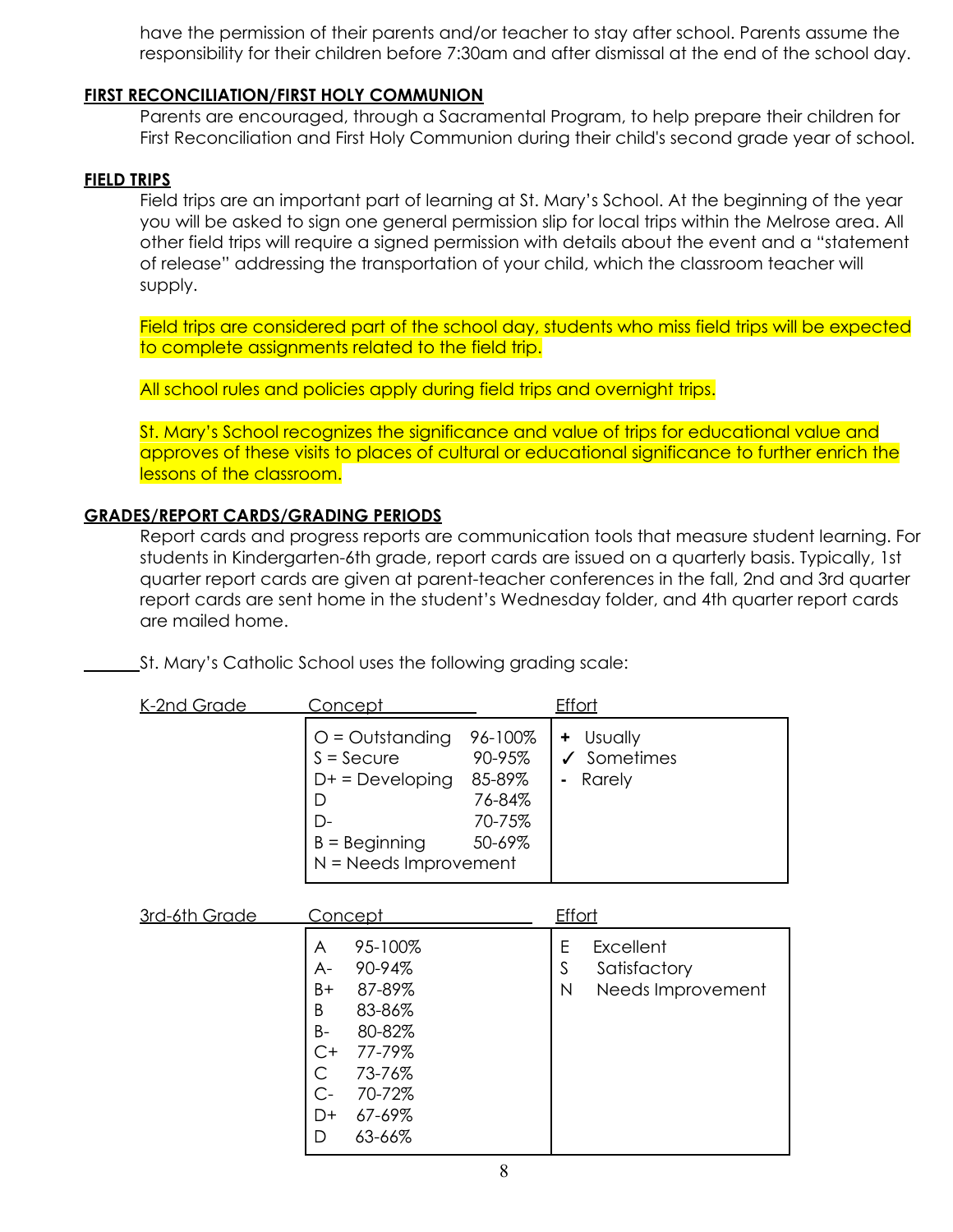#### **HOMEWORK**

Homework consists of follow-up assignments not completed in school, projects connected with a subject being taught, learning prayers and commandments, reading good books and magazines that are both recreational and informative, listening to daily news, or just studying. Not all homework has to be in a written form.

It is to your child's advantage that he/she does his/her assignments. It is recommended students are assigned 10 minutes of homework per grade level per night plus reading. \*Grade 1 – 10 minutes, Grade 2 – 20 minutes, Grade 3 – 30 minutes, etc.

If your child needs to spend more than this as a regular practice, please see his/her teacher and discuss the various reasons for this. Whenever possible, weekends and vacations will be free of assignments.

#### Homework Suggestions:

- 1. Schedule a time to do homework, showing that it is an important priority and that you value its worth.
- 2. Provide a quiet setting for your child to work, with good lighting and materials to work with.
- 3. Let your child work on his/her own, but let him/her know you are available to help. Be aware that there is a difference between being a resource/consultant, and hovering over a child with constant advice.
- 4. Be available to check work if needed and to check whether the assignment has been completed.
- 5. If possible, help your child see how this assignment or skill relates to everyday life and life skills.
- 6. Remember, nothing can help like a hug, smile, and a word of approval. Be encouraging and supportive. Your attitudes are contagious.

It is the student's responsibility to speak upon his/her return from an absence to make up homework/tests missed. If a student misses more than two days of school, parents are encouraged to pick up missed assignments and any needed textbooks to have the student work on items from home.

Students who miss school due to vacations may check with the teachers for anticipated work that may be missed. Teachers may put together some items, but are not required to provide all work prior to a student vacation. Students on vacation will have one day per day gone to make up missed work. Additional work that was not given prior to the vacation absence will be given upon return.

Distance learning is not an enrollment option for families. Distance learning will be used as a temporary option for students who are unable to be in school due to quarantine or illness. The classroom teacher and family will work together to decide if all or part of the missed day(s) will be completed using distance learning and which parts may be completed at school when the student returns to the classroom.

#### **LIBRARY**

If an item from the library is damaged or lost, the family will be responsible for covering the cost of that item. We do not charge fines for overdue books; however, students will be required to pay for any books or items not returned by the end of the school year.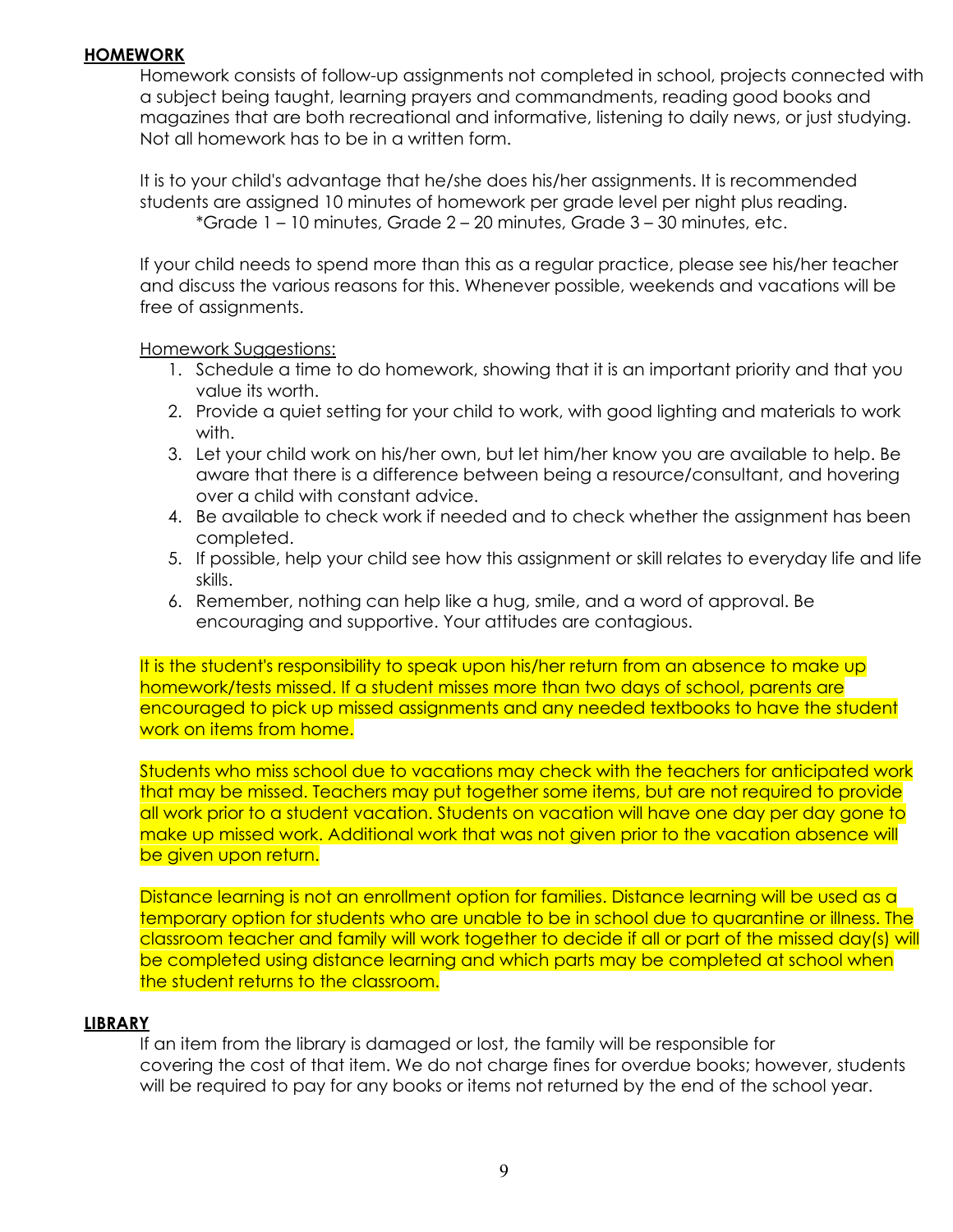#### **PHYSICAL EDUCATION**

Gym Shoes: Children are required to have tennis shoes or other approved footwear available for gym periods. This is a safety precaution for your child.

Excuses From Physical Education: Students unable to participate in physical education activities must have a doctor statement requesting non-participation. Excuses from physical education for temporary physical reasons will be handled on an individual basis by contacting the principal.

#### **PROMOTION AND RETENTION**

Promotion and retention policies are based on the broad educational experiences that have proven to be best for the child. In general, students will be placed at the grade level in which they will best adjust academically, socially, and emotionally. They will ordinarily progress from one grade to another annually, spending one year at each level.

Occasionally a child will benefit by staying another year at the same grade level. Such a decision will result from careful study and evaluation by the school personnel. In such cases the parent should be informed of this possibility early in the second semester and all concerns should be thoroughly discussed. Without parental agreement, it is doubtful whether retention will increase the child's social, emotional, or academic growth. Retention should be limited to one year and ordinarily will be more effective at the primary grade level.

#### **SPECIAL EDUCATION SERVICES**

A wide range of special education services are available to students. They are meant to provide for a variety of disabilities, including serious learning problems, as well as serious physical/sensory problems that might affect a student's ability to get the most out of school.

A child study team (consisting of school psychologist, school social workers, diagnostic teacher, classroom teacher and principal) are available to assess the extent of learning difficulties and what the school might do to assist in the child's learning. Special assessment is also available for children with possible speech/language concerns.

No special assessment is ever done without obtaining a parent's agreement and approval. Special programming is only done with a team that includes the parents.

If you feel that your child has some difficulty in learning or you have other questions about the child's development or behavior, please call the principal to discuss the services available to you and your child.

#### **STATE/FEDERAL AID**

The State of Minnesota allocates a per-pupil allocation of money for textbooks and nursing services.

#### **STUDENT RECORDS**

Records on each individual child are maintained and kept in the principal's office. The Family Educational Rights and Privacy Act (FERPA) is a Federal Law that protects the privacy of student education records. Parents/guardians have the right to inspect and review their child's academic records and dispute anything they feel is inaccurate.

Schools can disclose and or release a student's educational records to other schools, without parental permission.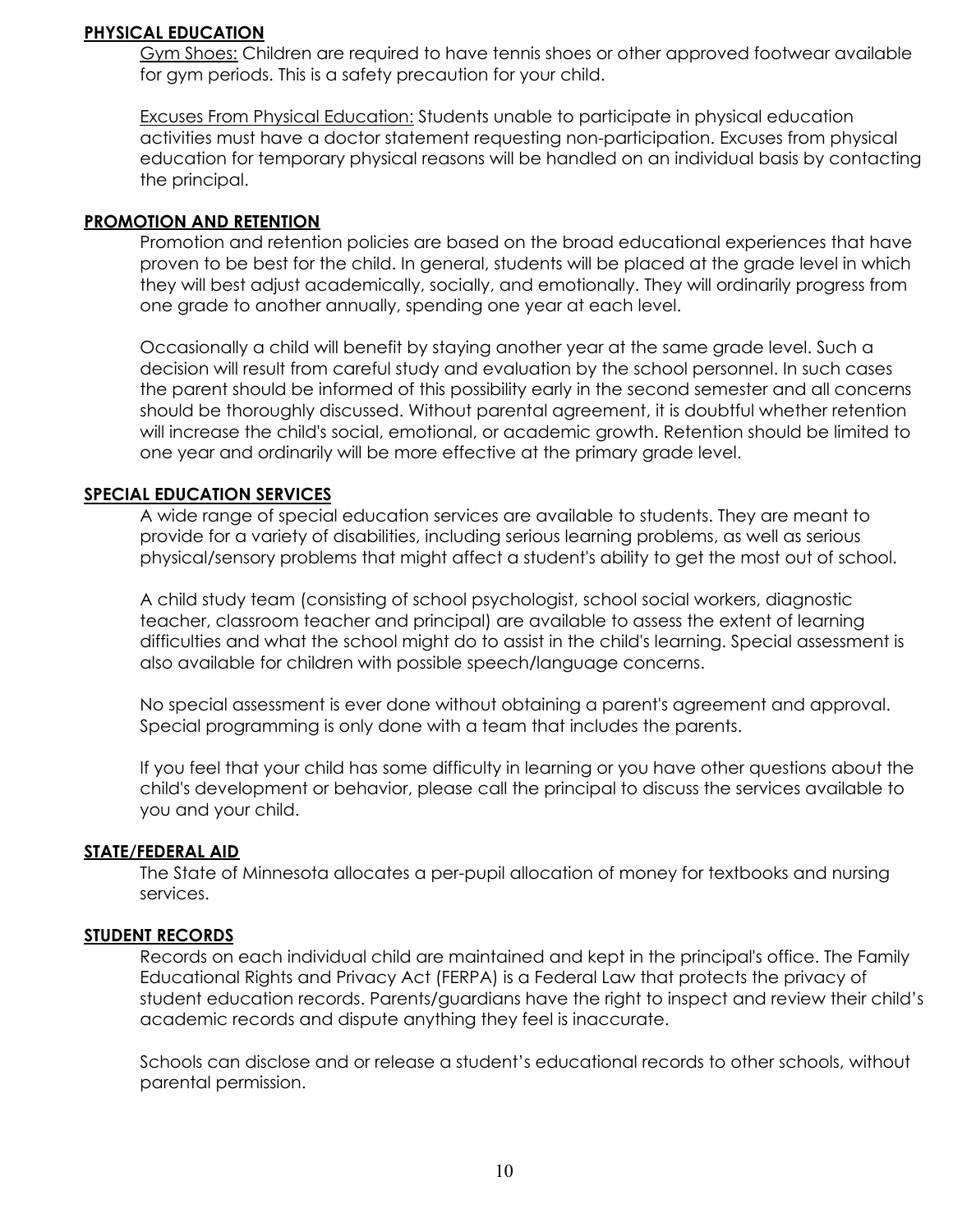#### **TEXTBOOKS**

St. Mary's Catholic School provides students with all textbooks. If school property assigned to a student is lost, stolen, or otherwise damaged in any way, the student is responsible for replacing the items or paying a fine if the item is still in usable condition.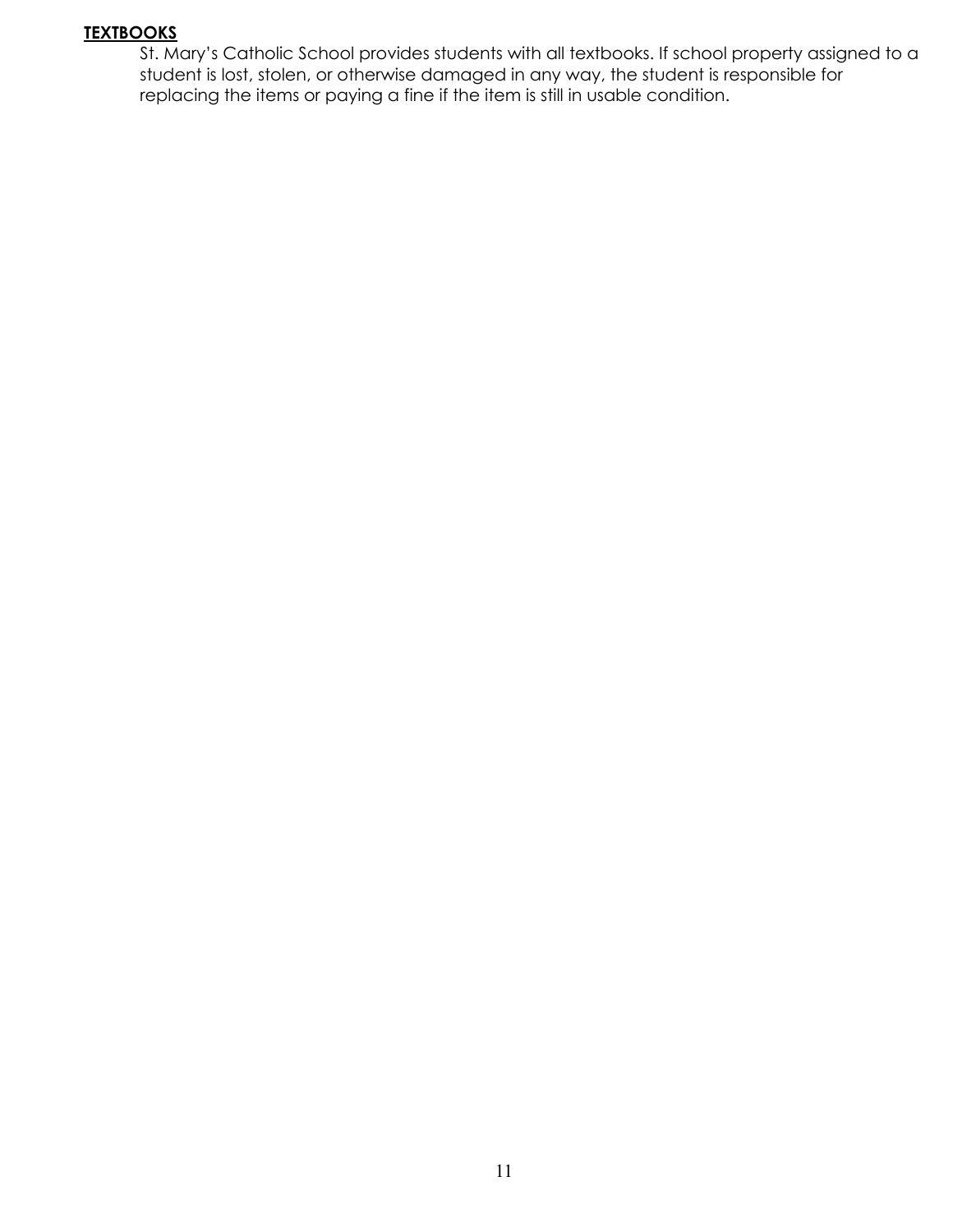

# **ADMISSIONS**

#### **ADMISSIONS PROCEDURE**

Registration opens in March for returning and new families attending St. Mary's Catholic School. Families must register their students annually. St. Mary's School will provide specific registration procedures for new students and returning students during the registration period.

Children of families registered in St. Mary's Parish will be given the first opportunity to register at St. Mary's Catholic School.

#### **AGE REQUIREMENTS**

A child entering kindergarten must be 5 years old before September 1st. Students entering Kindergarten should have their Preschool Screening completed before beginning their Kindergarten year.

Preschool students must be 3-5 years of age and toilet-trained to attend Little Saints Preschool. Please refer to the Little Saints Handbook for more information regarding the preschool program at St. Mary's Catholic School.

#### **NEW STUDENTS**

Health information will be requested by the public school at the time of pre-school screening. All immunizations must be completed for a child to register in school, or a conscious objector form needs to be provided by families who choose not to vaccinate.

If your child is Catholic and was baptized in a parish other than St. Mary's, a baptismal certificate is required for our files.

If your child is not Catholic but is Christian, he/she is very welcome to attend St. Mary's School. All students will be taught the Catholic faith in school, but non-Catholic students will not receive the Catholic sacraments during their time at St. Mary's School.

#### **NON-DISCRIMINATORY POLICY**

It is the policy of St. Mary's Board of Education to comply with federal and state law prohibiting discrimination. No person shall be discriminated against on the grounds of race, color, national origin, creed, religion, sex and marital status with regard to public assistance, age or disability. Any person who has a complaint alleging that St. Mary's Catholic School is not complying with this policy or alleging any actions prohibited by this policy, shall present the complaint in writing along with the reasons for such complaint to the principal.

#### **SCHOLARSHIPS**

St. Mary's School offers tuition scholarships to families with students in Preschool through 6th grade. St. Mary's School will provide specific scholarship information through email communication and on the school parent portal, SchoolSpeak.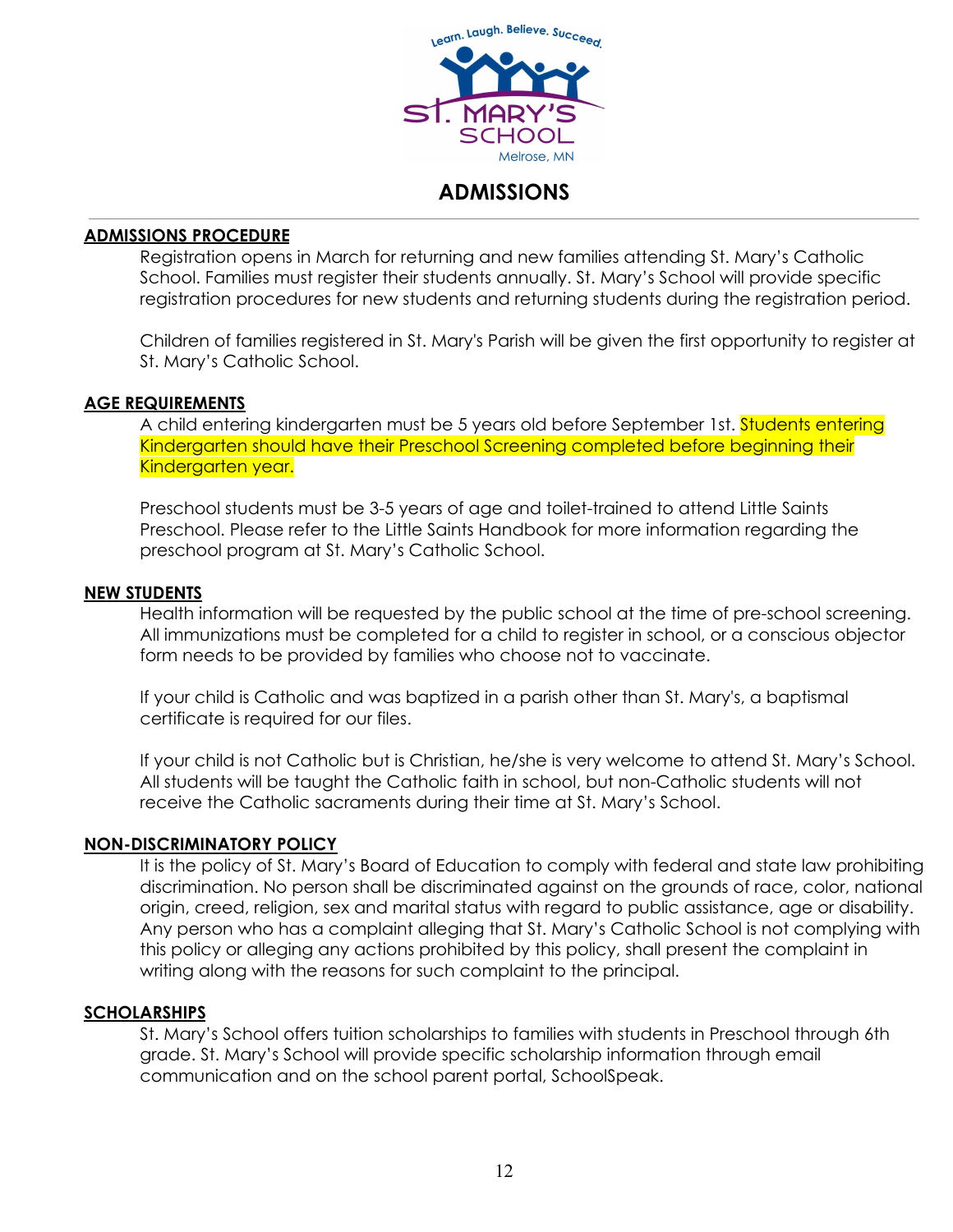Scholarships are strictly confidential between parents/guardians and St. Mary's School. We understand that a family's financial circumstances are private, and we assure all families who apply for scholarships the utmost care and diligence in upholding and respecting that privacy.

#### **TUITION AGREEMENTS AND PAYMENT POLICY**

St. Mary's Catholic School operates with the use of parish subsidy funds, fundraising activities, and a set tuition. Each year the St. Mary's School Board, prior to registration for the next school year, will establish the tuition rates for the next school year. Rates will be based upon the projected budget and enrollment.

Families must complete a tuition agreement form during the registration period for enrollment at St. Mary's School for the upcoming academic school year. This agreement ensures financial viability and integrity to budgetary planning.

Families who are not members of a Catholic parish are expected to pay an additional tuition fee to offset the cost of education. Families who are members of a parish other than St. Mary's will have subsidy requests sent to their home parish to offset educational expenses.

When signing their tuition agreement, parents/guardians will select their payment plan from the following: annually, semi-annually, or over nine months. The ACH payment option is highly encouraged. Upon signing the tuition agreement, parents/guardians take the responsibility for paying the agreed upon tuition charges in full and on time. Returned payment fees will be assessed if payments are returned for any reason.

Tuition payments/collections remain confidential between parents/guardians and the school office. If, at any time, circumstances prevent timely payment of tuition, please contact the principal in advance.

Students who withdraw during the school year will have their tuition prorated to the end of the last month attended. Students who take an extended leave during a semester for family vacations, illness, etc., shall not have their tuition reduced.

#### In the event that a family does not fulfill their tuition agreement, the following will occur: Step 1: Notice is sent to parent(s)

Step 2: Principal phones parent(s)

Step 3: Principal informs parent(s) that the child(ren) will no longer attend school until alternative payment arrangements have been made

All outstanding tuition, fees, and hot lunch balances must be paid in full to re-enroll at St. Mary's School if an alternative payment plan is not reached.

#### **TUITION INCENTIVE PROGRAM**

As a means of promoting continued increases in enrollment at St. Mary's School, and to reward existing families for their efforts in promoting our school, an Enrollment Referral Incentive Program will be offered for the school year. Any current SMS family whose outreach and referral efforts result in a new family registering their child(ren) at St. Mary's School for the school year will receive a credit of \$100 in May of the school year for each new family they refer.

#### **TRANSFER AND WITHDRAWAL**

Transfer students may be accepted at any time of the school year. Age and academic achievement will be considered for grade level placement. If applicable, admission to the school is contingent upon having met all financial obligations at a previous private school. If enrolling during the school year, the principal and the parent/guardian will agree on a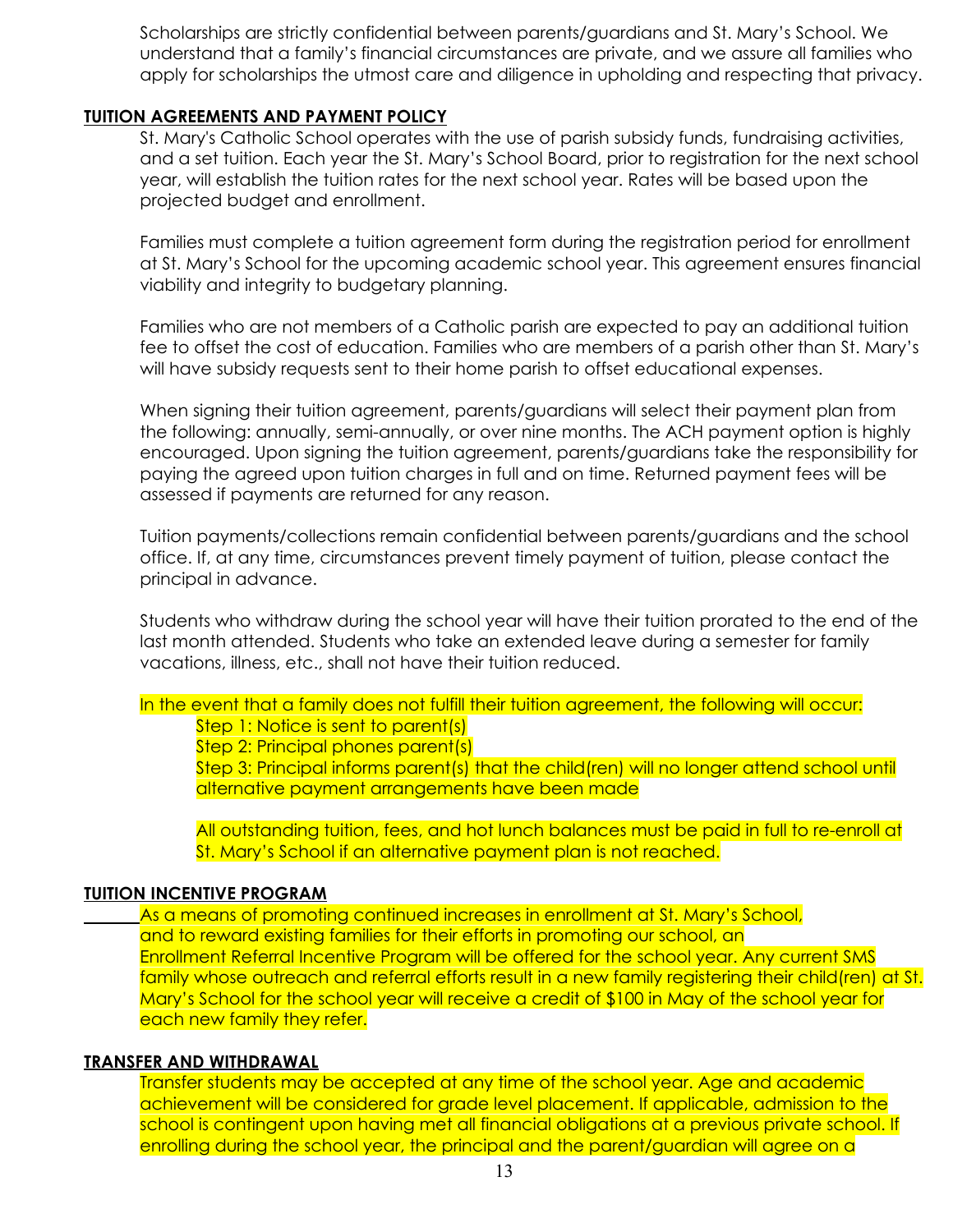prorated tuition amount and other financial obligations, and additional expectations concerning completion of the school year. Formal acceptance will not be granted until all previous school records have been released and reviewed. Full disclosure of academic, behavioral, emotional, or learning difficulties must be shared at time of registration or admission may be denied or revoked without refund of any paid fees or tuition.

Parents who are transferring children to another school must inform the principal and the school in advance. Requests should be made in sufficient time to prepare for the transfer of records. Records will be transferred directly to the school; they may not be transferred via parents. Parents may request a copy of information at any time. The family's tuition commitment must be completed at the time of withdrawal.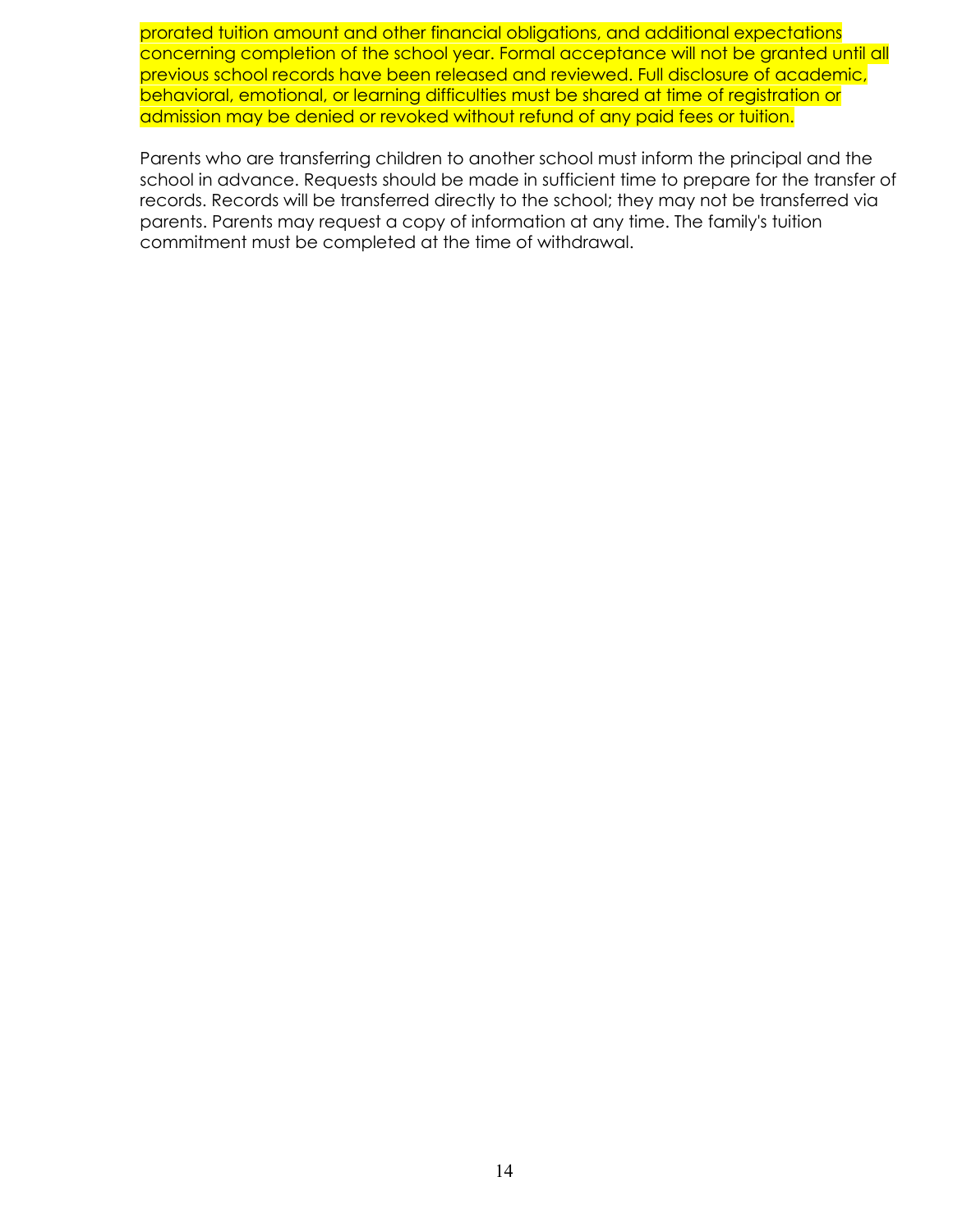

# **ATTENDANCE**

#### **ATTENDANCE**

All students are expected to attend school all day, every day as *required by law*. Regular attendance is known to be directly related to academic achievement. Regular attendance habits require the cooperation of students and parents. School begins at 8:05am each morning and ends at 2:45pm each afternoon.

#### **ABSENCES**

The administration and faculty of St. Mary's School believe that regular school attendance is a necessary part of the learning process and is an important key to getting a good education. Regular school attendance helps instill in each student a sense of responsibility and self-discipline. Each student, his or her parent or guardian, and the school share an obligation to encourage and ensure each student attends school regularly.

Parents are asked to contact the school in the morning if their child is absent and give the reason the child will not be in school. Call the school office at 320-256-4257 or e-mail [jellering@smsmn.org.](mailto:jellering@smsmn.org) The school office will contact parents of children who have not arrived at school by 8:30am if the school hasn't been previously notified of the absence.

Appointments should be scheduled outside of school hours; if this is unavoidable, please notify the classroom teacher 24 hours before the appointment.

Students who arrive after 8:05am and before 9:30am will be marked tardy. Students who arrive after 9:30am will be marked absent for a half-day morning absence. Students leaving before 1:45pm will be marked absent for a half-day afternoon absence.

St. Mary's Catholic School follows Stearns County truancy procedures for children ages 12 and under. Children having 7 or more unexcused absences will be assessed as educational neglect. (MN Statute 260C.163 Subd. 11) Stearns County [Truancy](https://www.stearnscountymn.gov/482/Truancy)

**ANY STUDENT COMING INTO THE BUILDING OR LEAVING THE BUILDING NEEDS TO BE SIGNED IN AND OUT AT THE OFFICE BY AN ADULT.**

#### **DISMISSING STUDENTS DURING SCHOOL HOURS**

Students are dismissed from the office during school hours. If you must take your child out of school, a 24-hour advance written request should be sent or emailed to the classroom teacher stating the date and time of dismissal. Parents must come to the office to meet your child and sign him/her in or out of the building. Children will not be released to waiting cars or to anyone that cannot identify him or herself to the satisfaction of the school administration.

#### **TARDINESS**

Tardiness interferes with the student's progress in school and constitutes a disturbance for all the members of the class. If a student arrives after 8:05am and before 9:30am. they will be marked tardy. Tardiness caused by late buses is not charged against the students.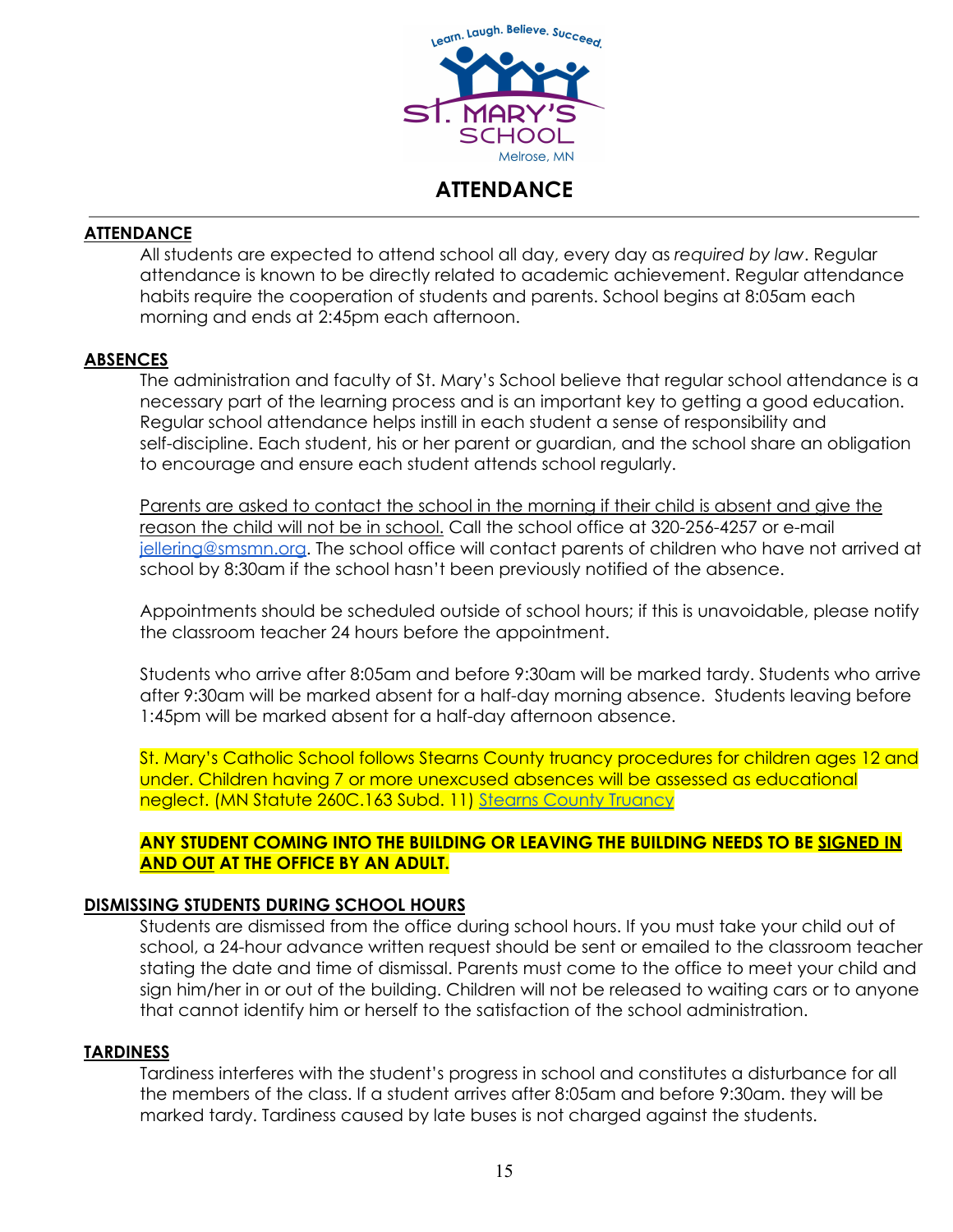Frequent tardiness or absence without a written parental excuse must be reported to the Department of Social Services. A total of ten late/tardy arrivals will warrant contacting Stearns County Human Services Department; parents will also receive a notice in this situation. Ten tardies will also equal one full day of unexcused absence.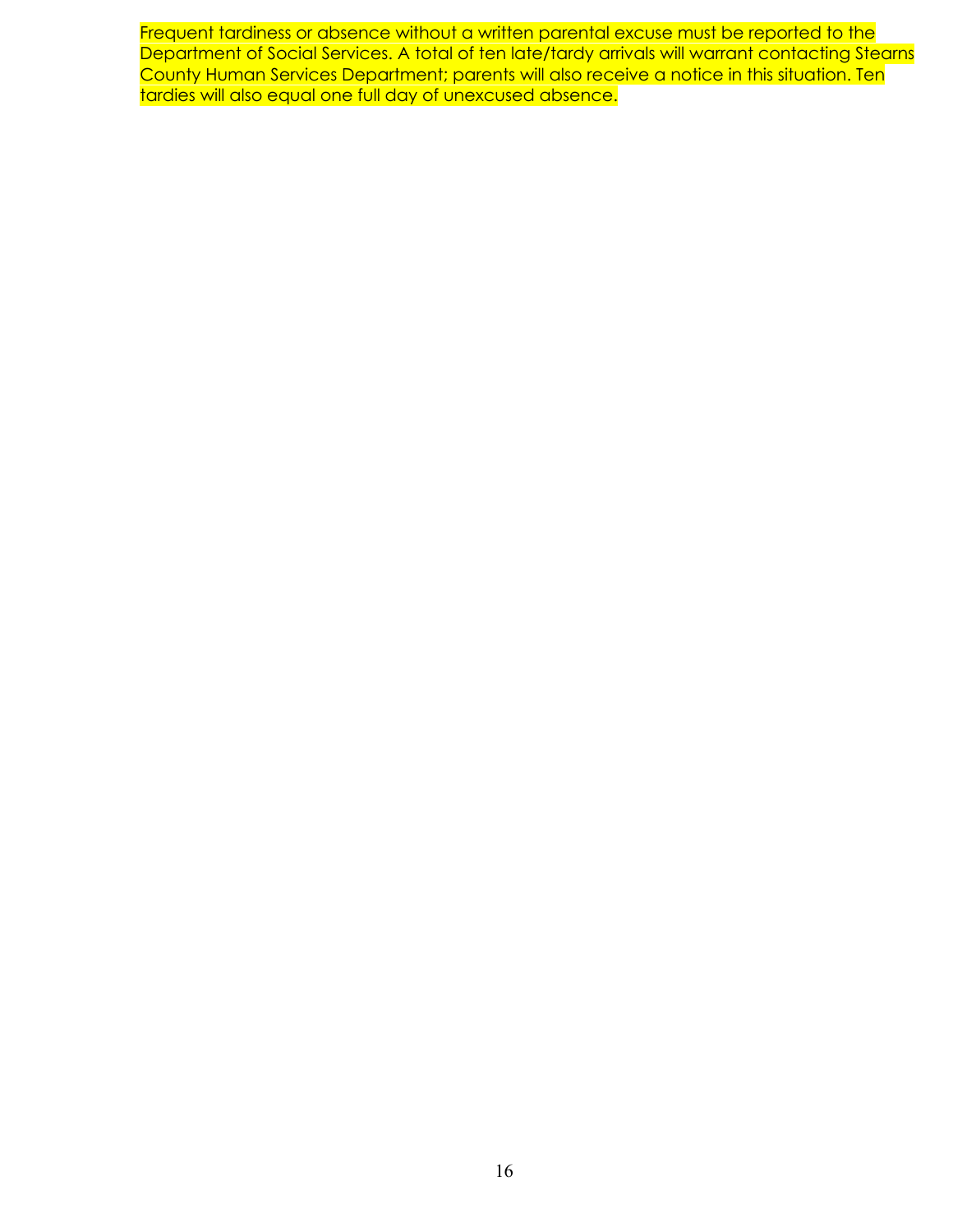

# **COMMUNICATION**

#### **COMMUNICATION BETWEEN HOME AND SCHOOL**

SchoolSpeak, our parent portal, is the main communication tool for St. Mary's Catholic School. It is important that families utilize this tool for accessing all classroom and school information. Administration and teachers will also occasionally email families with information as needed.

Please feel free to call the school 320-256-4257 at any time to have questions answered, express concerns, or to simply let us know we are doing a good job of educating your child. We need your support and encouragement.

The school is open from 7:30am to 4:00pm every day.

With open communication between the home and school, we can just about guarantee a successful school experience for your child.

#### **COMMUNICATION WITH STUDENTS/TEACHERS DURING SCHOOL**

Teachers and children will be called to the phone only in case of an emergency, as classes should not be disturbed. Children are not allowed to use the phone without permission, and then only in case of an emergency or specific need.

To communicate with your student during the day, please contact the school office by phone or email. The school office will deliver a message to your student at an appropriate time. We do not encourage parents to contact students on their electronic devices. Students may only look at the device before school, before going to recess, and/or at the end of the school day.

To communicate with a classroom teacher during the school day, please email the teacher. He/she will respond at an appropriate time. Staff are not expected to respond to parent emails or phone calls outside of school hours (7:45am-4:00pm). The purpose of this consideration is to create a healthy balance between work and personal life.

#### **EMERGENCY CLOSING/DELAY**

SMS families will be notified by email through SchoolSpeak of emergency closings and/or delays. Please also listen to local radio stations for information on closings/delays. Closings/delays will also be broadcast on TV stations WCCO 4, KSTP 5, KMSP 9, and KARE 11.

The Melrose Area School District also uses a parent notification system to notify parents of closings, late starts, early outs and other important information. The primary phone numbers that parents provide the school will be notified by this system. It is important to keep St. Mary's School updated on any phone number changes so we can keep you on the notification list.

#### **PARENT DUE PROCESS PROCEDURE**

Parents are advised that should a question or problem arise concerning their child, the parent's first responsibility is to contact the classroom teacher to openly discuss their concerns. St. Mary's Catholic School teachers are licensed professionals who are open to parental input and will not treat the child differently in response to expression of concern. A large majority of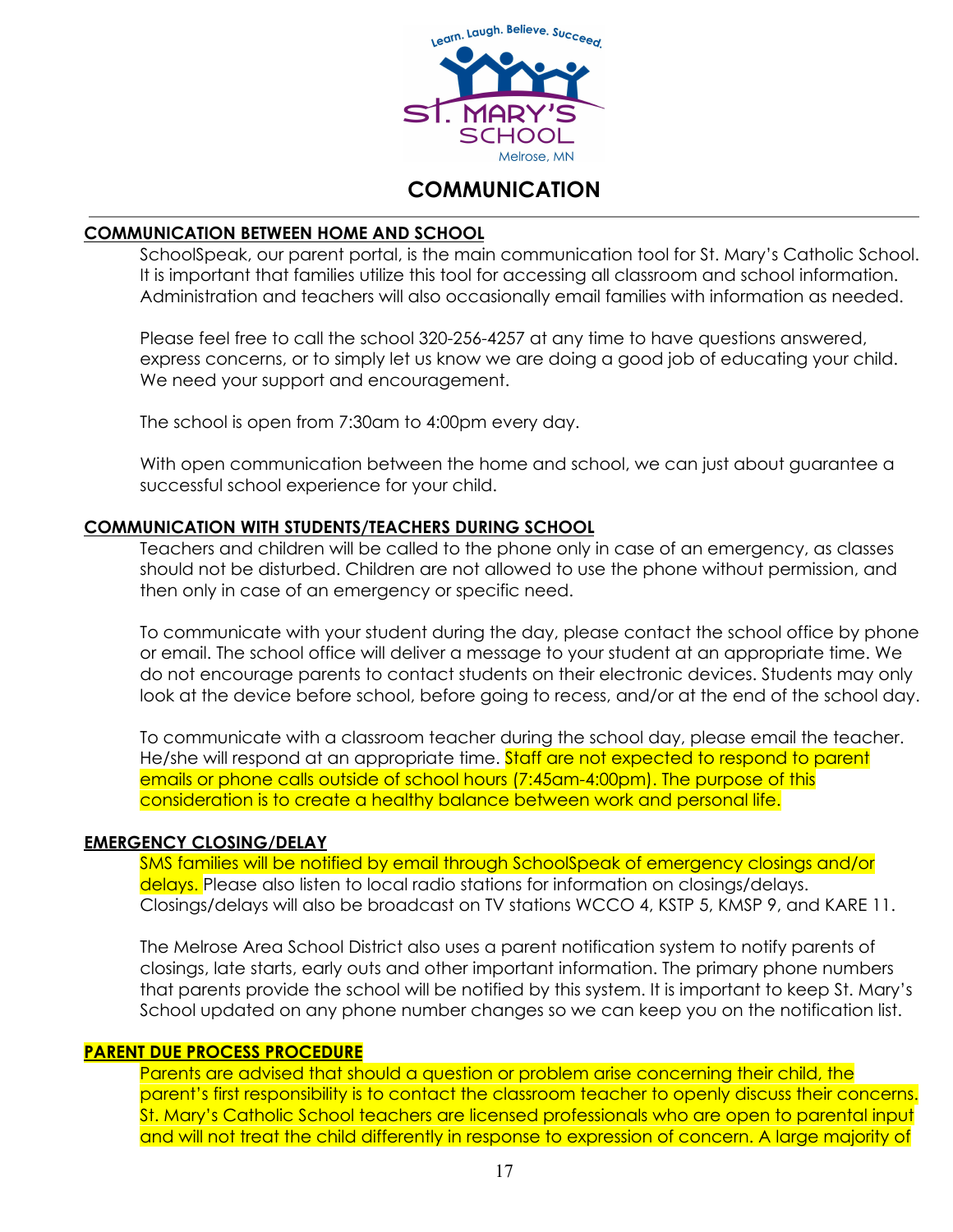all parental concerns can and will be settled quickly and easily by open, supportive communication between parent and teacher.

In the event that open communication between parent/teacher is unsatisfactory, communications should then be directed to the school principal. As a third party in any situation, the principal will work to mediate any potential situation in the best interest of all parties.

If open communication between the parent/school principal is also unsatisfactory, that person must then state their concern in writing and submit to St. Mary's Catholic School's Pastor so that he may address it in an effort to resolve this, and any issue. This written concern will initiate a process, which will work to gather more information and to take corrective action if the situation warrants.

#### **PASS FOR BUS CHANGE**

If your child is to ride a different bus or get off at a different stop, they will need to bring a note and get a bus pass from the office. This pass is to be received in the office before 9:00am. The bus driver reserves the right to refuse an extra passenger, which would overload the bus above its legal capacity.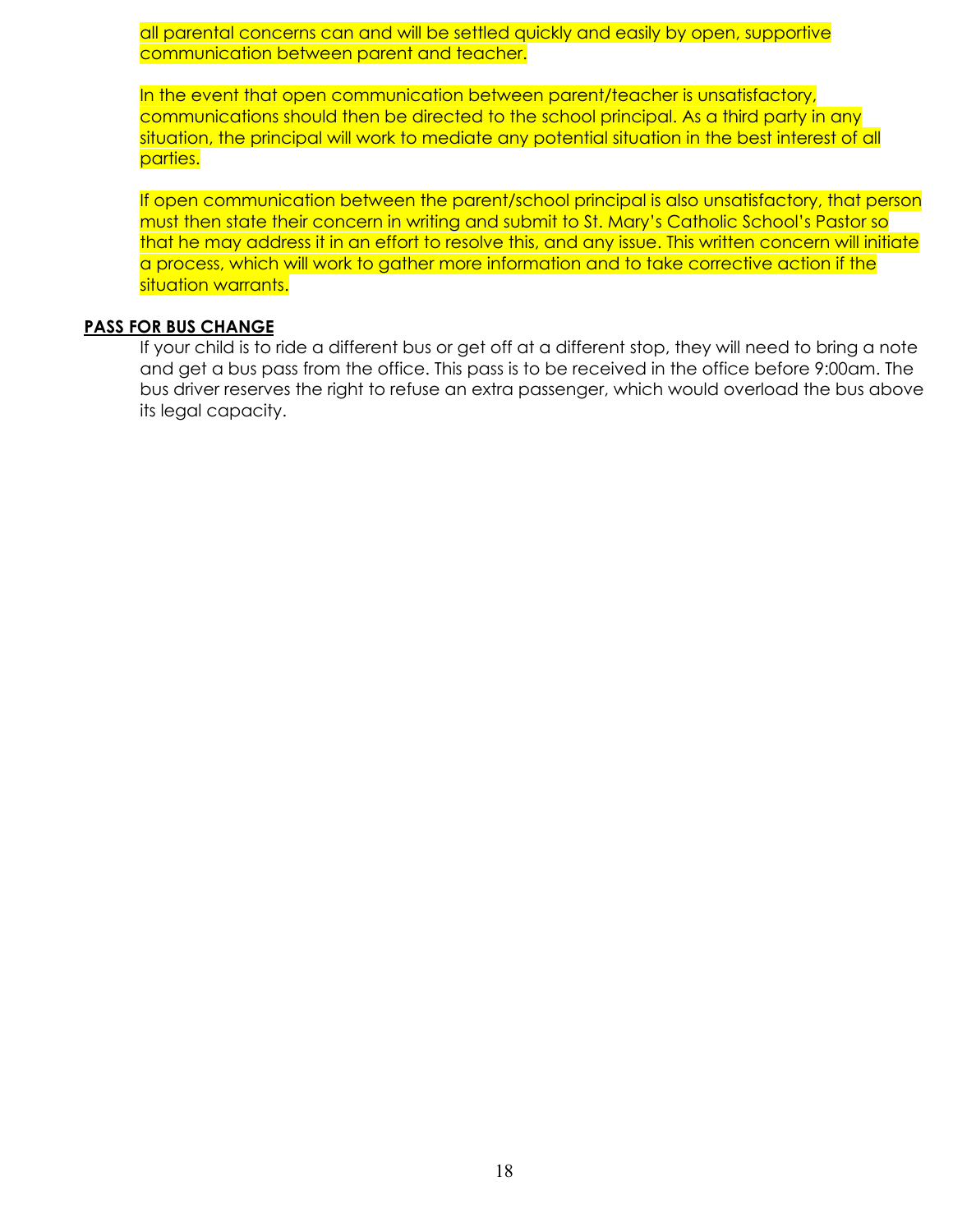

### **DISCIPLINE**

#### **EXPECTATIONS AND DISCIPLINE**

The education of boys and girls for responsible citizenship is a shared responsibility of the home and school. The success of the school program depends upon the cooperation of all persons involved in its operation - students, parents, teachers and administrators. School expectations are taught school-wide under the theme of "SMS Spirit". The key to SMS Spirit is the idea that proper behavior needs to be taught and re-taught. Discipline is learned and should be taught in the home, school, and community. As students mature, they should be given increased responsibility consistent with their development level and social maturity. The goal of these guidelines is to develop in our students an understanding of appropriate behavior, so that little external enforcement is required. When this occurs, we believe that a very positive and productive learning environment will result, enabling students to strive for excellence.

Basically, there are three major rules for St. Mary's School. We expect all students to:

- A. Be Respectful
- B. Be Responsible
- C. Be Safe

Although the approach toward discipline at school will emphasize the positive, the focus of this policy is on changing or controlling inappropriate behavior, rather than on punishment. All students will be made aware of the consequences of any misbehavior with fair, firm, and consistent application of the policy. Careful consideration is given to individual situations, so that the school's response to the student is appropriate. Guidelines have been established for expected school behavior. Students must respect themselves, others, and property always and use the rules of common courtesy when interacting with others. Teachers and other staff spend time throughout the year teaching and talking about SMS Spirit. For more description of the SMS Spirit program, see the School-Wide Behavior Plan.

#### Parent Responsibilities

- 1. Review the discipline plan each year with your child(ren) and help them recognize the importance of appropriate and respectful behavior.
- 2. Discuss with your children reasons they may receive a discipline form and help them work on ways to make appropriate choices and decisions.
- 3. Sign any needed forms and help your children be responsible for returning the forms to school.
- 4. Communicate and work with school staff to support, encourage, and challenge your children.

#### **Student Behavior**

The following are examples of student behaviors that violate school policy when they occur at school or during school activities. This list is not intended to be all-inclusive. Students may be disciplined or suspended for any of the following:

- Disrespect, harassment, or bullying
- Cheating
- The use of improper language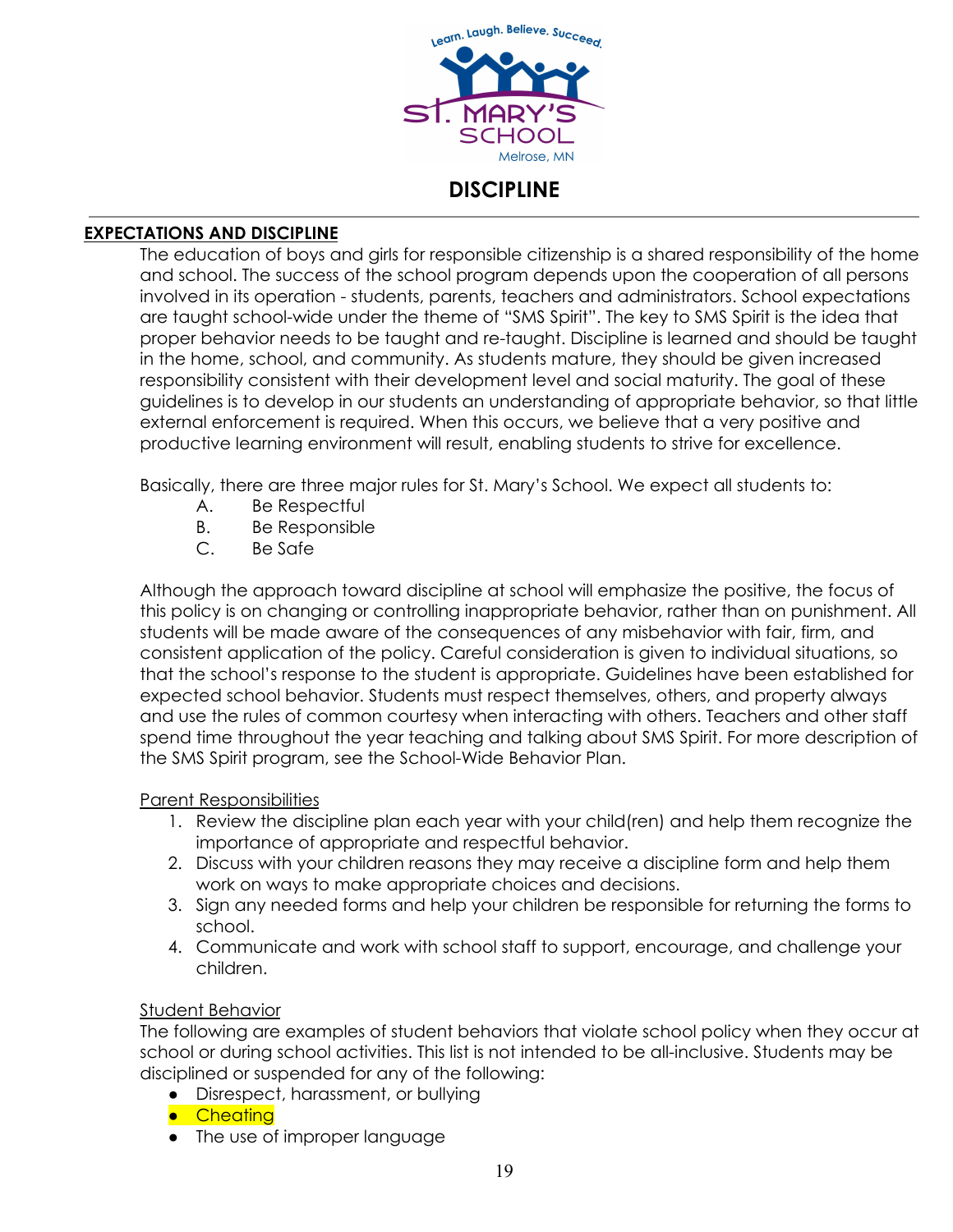- Pushing, shoving, or yelling that is excessive
- Leaving a classroom or school without permission
- Vandalizing, damaging, or stealing school or private property
- Threatening, intimidating, fighting, or causing bodily or mental harm to any person
- Carrying or having a weapon or form of drug in their possession

#### **HARASSMENT GUIDELINES**

Harassment is unacceptable conduct that is severe, pervasive, and deliberated. St. Mary's Catholic School will follow these guidelines when responding to any complaint of harassment.

- 1. Everyone at St. Mary's School has the right to feel respected and safe. These policies and guidelines are to help prevent harassment and violence of any kind.
- 2. A harasser may be a student or an adult. Harassment may include the following when related to religion, race, sex or gender:
	- a. name calling, jokes or rumors
	- b. pulling on clothing
	- c. graffiti
	- d. notes or cartoons
	- e. unwelcome touching of person or clothing
	- f. offensive or graphic poster or book covers
	- g. any words or actions that make a person feel uncomfortable, embarrassed, or hurt ones' feelings.
- 3. If any words or actions make one feel uncomfortable or fearful, they need to tell a teacher or the principal or submit a written report.
- 4. The complainant's right to privacy will be respected as much as possible.

#### **SCHOOL BUS CONDUCT AND CONSEQUENCES FOR MISBEHAVIOR**

- 1. Riding the school bus is a privilege, not a right. The school district's general student behavior rules are in effect for all students on school buses, including nonpublic and charter school students.
- 2. Consequences for school bus/bus stop misconduct will be imposed by the school district under adopted administrative discipline procedures. In addition, all school bus/bus stop misconduct will be reported to the school district's transportation safety employee. Serious misconduct may be reported to local law enforcement.
- 3. School Bus and Bus Stop Rules: The school district school bus safety rules are to be posted on every bus. If these rules are broken, the school district's discipline procedures are to be followed. Consequences are progressive and may include suspension of bus privileges. It is the school bus driver's responsibility to report unacceptable behavior to the school district's Transportation Office/School Office.
- 4. Rules at the Bus Stop
	- a. Get to your bus stop five minutes before your scheduled pick up time. The school bus driver will not wait for late students.
	- b. Respect the property of others while waiting at your bus stop.
	- c. Keep your arms, legs and belongings to yourself.
	- d. Use appropriate language (no swearing or use of negative language).
	- e. Stay away from the street, road or highway when waiting for the bus.
	- f. Wait until the bus stops before approaching the bus.
	- g. After getting off the bus, move away from the bus.
	- h. If you must cross the street, always cross in front of the bus where the driver can see you. Wait for the driver to signal to you before crossing the street.
	- i. No fighting, harassment, intimidation, horseplay, bullying, or hazing.
	- j. No use of alcohol, tobacco, or drugs.
- 5. Rules on the Bus
	- a. Immediately follow the directions of the driver.
	- b. Sit in your seat facing forward.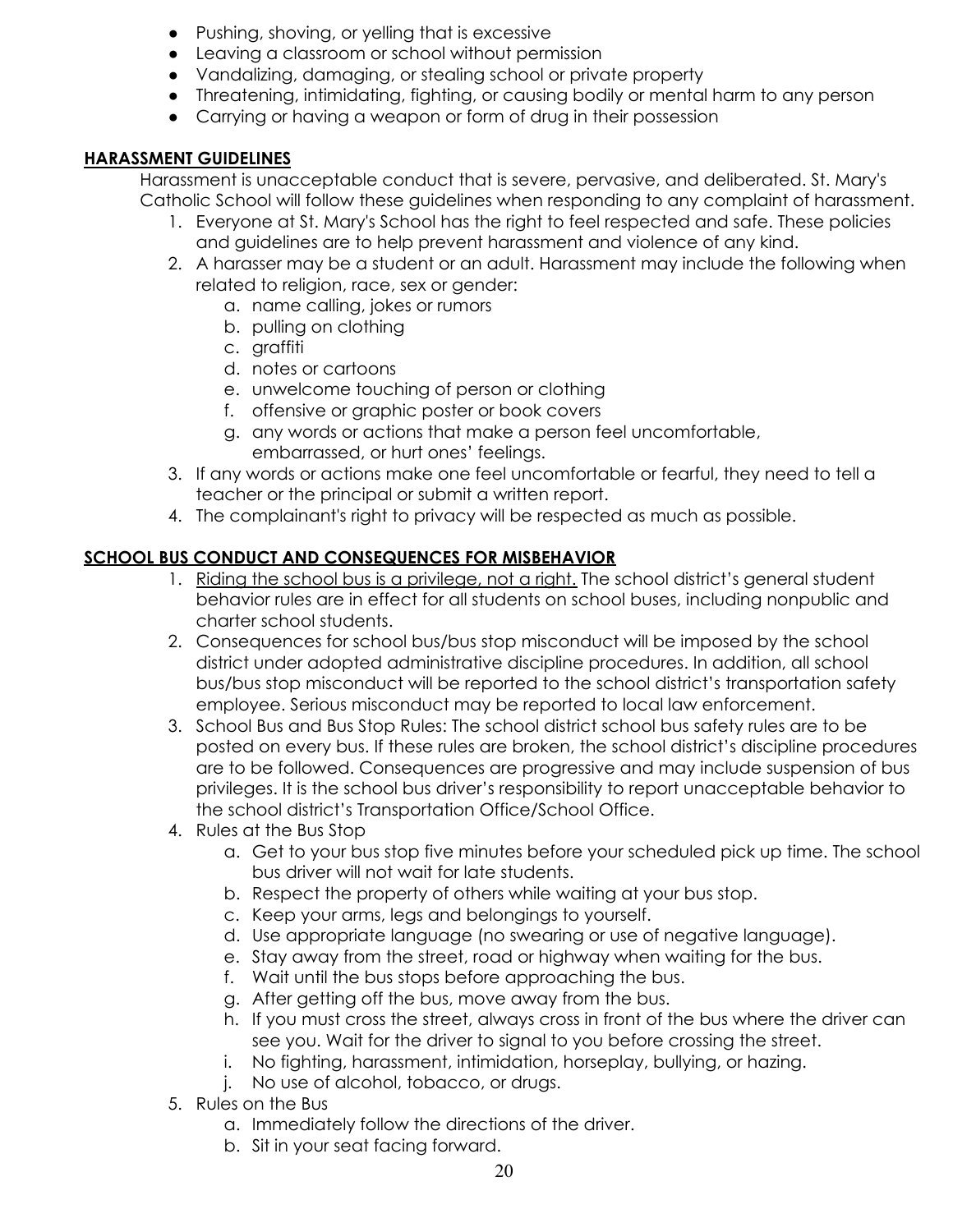- c. Talk quietly and use appropriate language.
- d. Keep all parts of your body inside the bus.
- e. Keep your arms, legs and belongings to yourself.
- f. No fighting, harassment, intimidation or horseplay.
- g. Do not throw any object.
- h. No use of alcohol, tobacco or drugs.
- i. Do not bring any weapons or dangerous objects on the school bus.
- j. No movement from seat to seat or standing while the bus is in motion.
- 6. Consequences for school bus/bus stop misconduct will apply to all routes. Decisions regarding a student's ability to ride the bus in connection with co-curricular and extracurricular events (for example, field trips, or competitions) will be at the sole discretion of the school district. Parents or guardians will be notified of any suspension of bus privileges.
	- 1 st Notice Warning
	- 2<sup>nd</sup> Notice Assigned Seat
	- 3<sup>rd</sup> Notice 3 day Suspension of Riding Privileges
	- 4 th Notice 5-day Suspension of Riding Privileges
	- 5<sup>th</sup> Notice 10 day Suspension of Riding Privileges
	- 6 th Notice Suspension of Riding Privileges for remainder of year

PLEASE NOTE: Depending upon the severity of the behavior, administrative discretion may be used regarding issuing consequences.

#### **WEAPONS AND CHEMICAL POSSESSION**

"Possession" refers to having a weapon on one's person or in an area subject to one's control on school property, on a school bus or at a school event.

"Weapon" means any firearm, whether loaded or unloaded, any device or instrument designed as a weapon or through its use capable of threatening or producing great bodily harm or death, or any device or instrument that is used to threaten or cause bodily harm or death. Some examples of weapons are: knives, guns (including pellet guns, BB guns, look-alike guns and non-functioning guns that could be used to threaten, stars, explosives, stun guns, ammunition, or any type of bomb or explosive device. A student who finds a weapon on the way to school or in the school building and takes the weapon immediately to the principal's office shall not be considered in possession of a weapon. Parents will be called immediately if a child is found with a weapon. If necessary the police will be called.

Possession of a weapon by a student will result in:

- An initial suspension for up to five (5) days
- Confiscation of the weapon
- Contact parent(s)
- Contact with the Melrose Police Department
- A possible recommendation to the Board of Education that the student be expelled for the remainder of the school year.

Chemical Possession or Use: During the entire calendar year, regardless of quantity, if a student is found in possession of a mood-altering chemical or tobacco, a meeting will be scheduled with parents and administration to determine consequences and steps moving forward. The student(s) may be referred to a counselor and will be expected to participate in a program about the effects of mood altering chemicals or tobacco. All violations will be reported to the Melrose Police Department.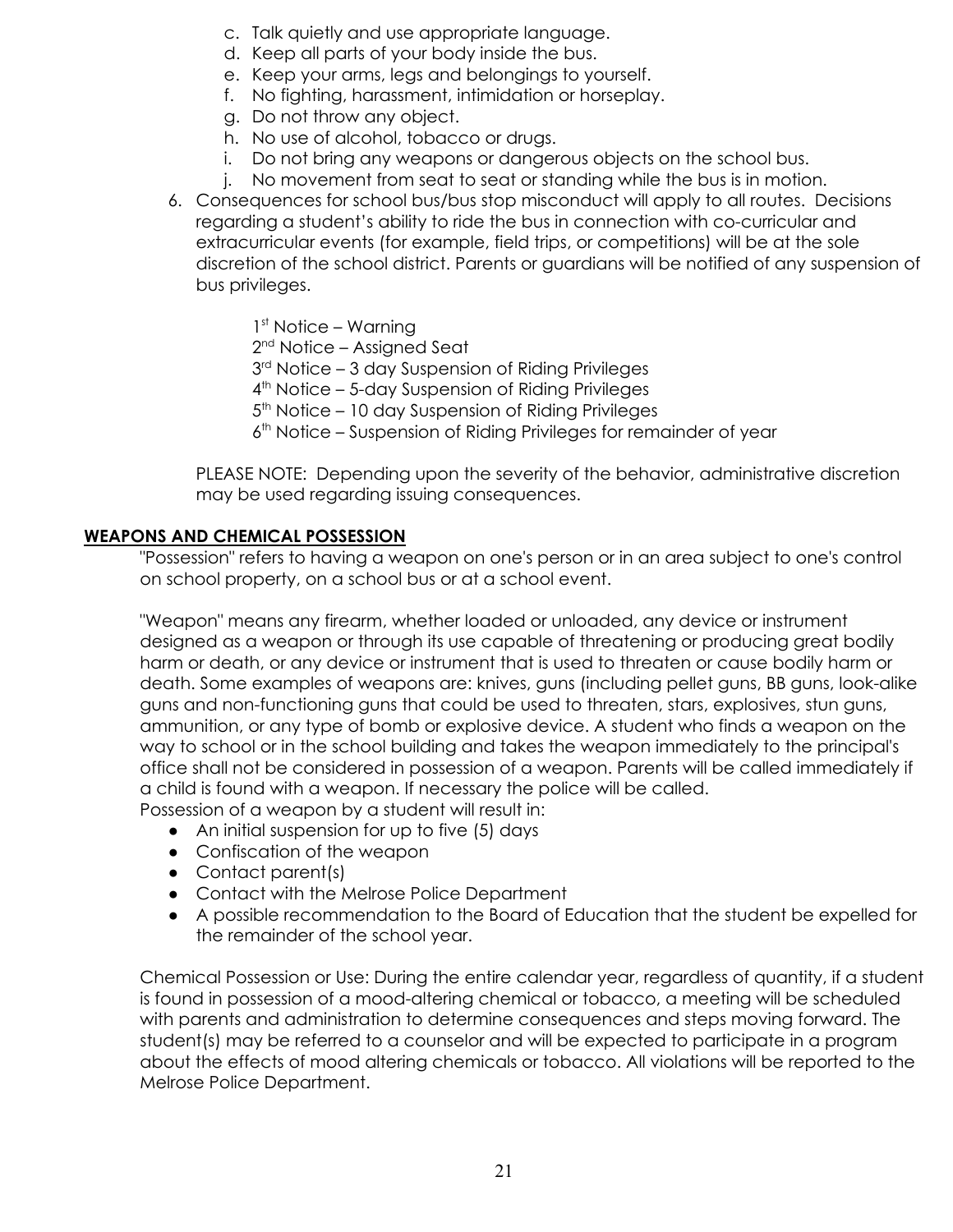

# **EMERGENCY/SAFETY**

#### **CHILD ABUSE/MANDATED REPORTERS**

Minnesota statute requires that school employees, as mandated reporters, report to the Stearns County Human Service department any suspected cases of child abuse or neglect. Once a report has been made, official representatives of the county Human Service department have the right to and may come to the school to interview the child. The department need not obtain parent/guardian permission.

#### **EMERGENCY DRILLS**

Throughout the school year, several emergency drills will be scheduled. Teachers will inform students:

1. Of the exits and/or safe locations they should use for fire, tornado, and ALICE drills.

To move quickly and quietly to designated areas.

FIRE: When the fire alarm is on, staff, students, and visitors are to leave the room quickly, quietly, and orderly. The school personnel that the students are with will lead them outside the building following the assigned route. Once outside the building, students and visitors will be moved a safe distance from the building. Staff, students, and visitors will remain outside the building until the "all clear" signal has been given.

- 1. Anyone found maliciously tampering with fire alarms will be subject to arrest.
- 2. If a fire drill should occur while students are in the hall or restroom, the students should go to the nearest exit and report to an adult.

TORNADO: Staff, students and visitors are to move quickly to the area designated for the classroom. All persons are to remain in the assigned area until the "all-clear" signal has been given.

ALICE/LOCKDOWNS: In situations that require the securing of our schools, St. Mary's will use the **ALICE** method. **ALICE** stands for: **Alert, Lockdown, Inform, Counter, and Evacuate.** Using the ALICE method will teach our students and staff in the event an armed intruder enters our school. They:

- 1. Listen carefully to their teacher's directions
- 2. Get to and/or remain in a secure area until it is safe to evacuate
- 3. Should an intruder evade their area, apply skills to distract, confuse, and gain control
- 4. As soon as it is safe to do so, evacuate

St. Mary's School will also hold soft lockdowns in the event that the school itself is not in direct harm but an event may be occurring in the area. All students and staff should immediately report to a secure location, lock doors, and continue with educational activity until an administrative "all clear" is given.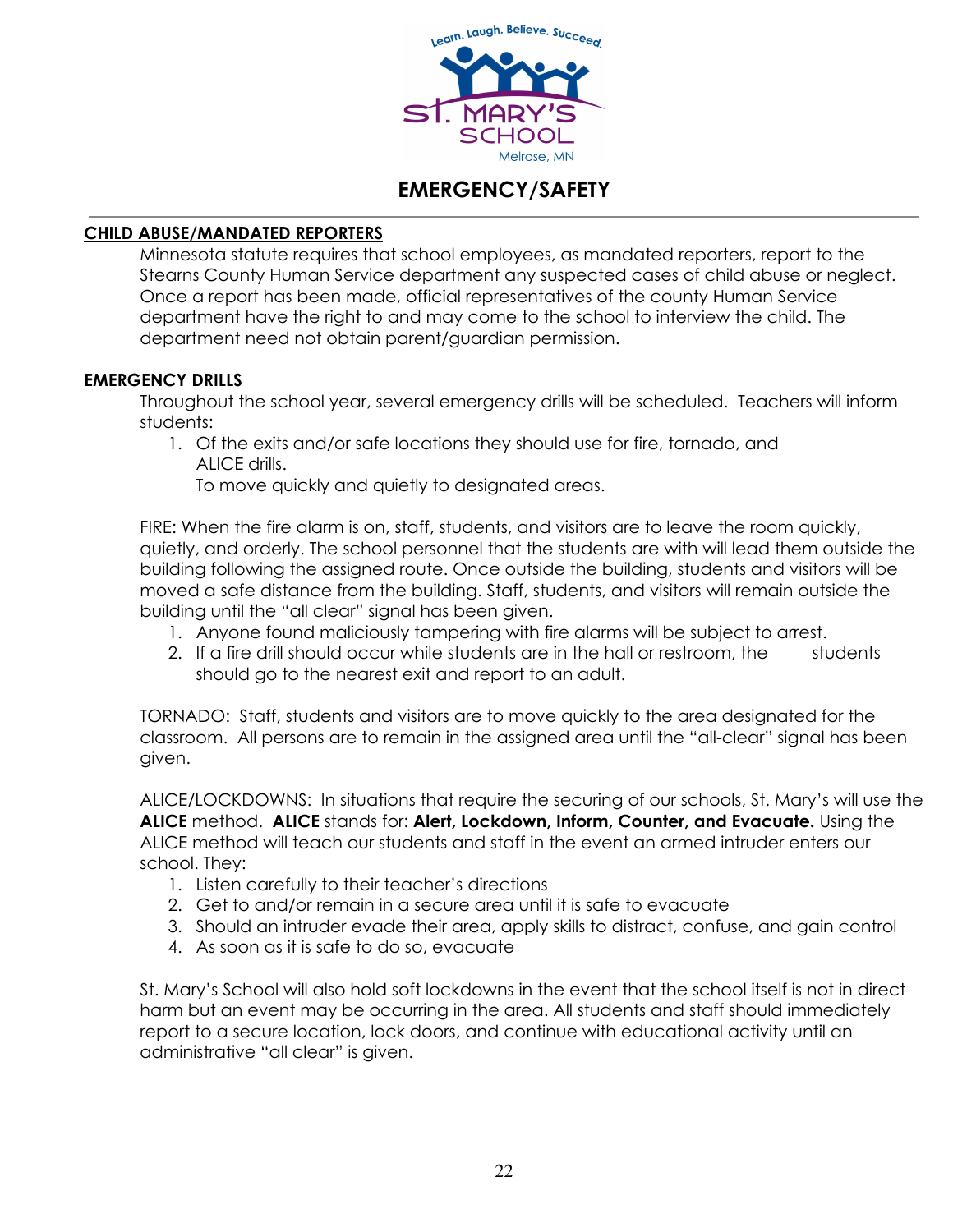#### **EMERGENCY CONTACT INFORMATION**

Emergency contact information is kept on file through our parent portal, SchoolSpeak. This is used in case of an accident or other emergency. If any information changes during the school year, including your addresses or phone numbers, please call or email the school office and update your profile on SchoolSpeak.

#### **EMERGENCY OPERATIONS PLAN**

St. Mary's Catholic School has an emergency operations plan to address most emergency situations. Each staff member has one available in his/her work space. A copy is available on SchoolSpeak and in the school office if parents wish to review the plan. The school has 2 designated relocation sites to bring students if students and staff need to be removed from the building. These sites are: True North Marketplace/Cornerstone Cafe and Melrose Bowl.

#### **EMPLOYEE BACKGROUND CHECKS**

Currently, it is mandated that all schools in the St. Cloud Diocese must perform criminal background checks on all employees as well as volunteers who have regular or unsupervised contact with minors. The following positions at St. Mary's School are subject to mandatory background checks:

Administrators, Administrative Assistant, Teachers, Substitute Teachers, Specialist Teachers, regular Volunteers, Athletic Coaches, Paraprofessionals, Food Service Personnel, and Custodial Service Personnel.

#### **SCHOOL PATROL**

Children who walk to and from school are to cross only at corners where the school patrol is present. The Melrose Police Department or the Highway Patrol may swear in 5th and 6th grade boys and girls, with their parents' permission, as patrol members. Children are expected to obey these patrol members when they are functioning in their official duty.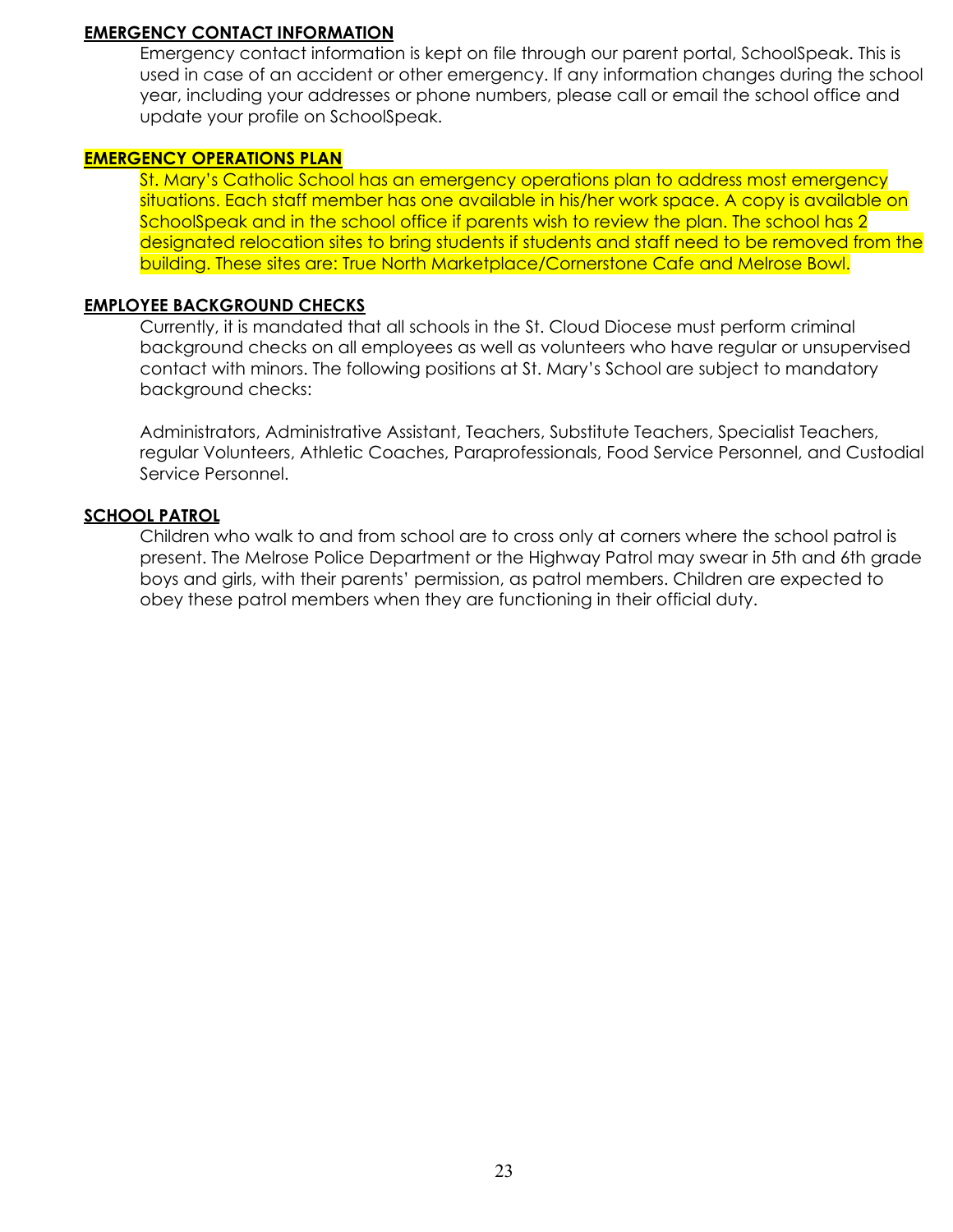

# **HEALTH/WELLNESS**

#### **HEALTH SERVICES**

Services of a school nurse are provided by the Melrose Area School District. Health records are kept on all students as required by law. Records must be current regarding booster shots, illness, surgery, allergies, or asthma. Any special health problems of the child should be known so that adjustments, if any, can be made in the classroom setting.

#### **HEAD LICE**

Head lice infestation (pediculosis) is a widespread problem. We want to work with parents to control this potential nuisance. When school personnel verify a case of lice, the child's parent/guardian will be asked to come to school and take the child home. Students found with lice will be excluded from school until treatment has occurred. Written or verbal verification is needed from the parent that treatment has been completed. If the school sees a growing number of head lice cases, a letter will be sent home to all parents in a class or grade. Please see the Minnesota Department of Health informational sheets on Head Lice posted on SchoolSpeak under Handbook-Medical Forms.

#### **HEARING/VISION SCREENING**

Students in kindergarten-sixth grade all have their hearing and vision screened in the fall of the year. Parents will be contacted if their child has a suspected hearing or vision loss.

#### **ILLNESS AND ACCIDENTS**

If your child becomes sick or is injured at school, we will make every effort to notify you immediately. In case we cannot contact you in an emergency, we will call the person you have indicated, or if necessary, your family doctor.

Please DO NOT send your student to school on days when any if these symptoms are present:

- Fever of 100 degrees or more
- Vomiting
- Diarrhea
- Inflammation, crusting, or redness of the eye
- Any contagious or infectious disease of the skin, mouth or eyes or unidentified rash
- Chronic cough
- Sore throat with fever and/or swollen glands
- Heavy nasal discharge/mucous-any color (the first two to three days of mucous are contagious)
- Taking prescription medication such as antibiotics for contagious illnesses must be taken for a full 24 hours before returning to school.

A child with a temperature of 100 degrees or greater, or a child that is vomiting must be picked up by a parent/guardian as soon as possible. In addition, a child must be fever-free (without the use of fever reducing medicine) for a period of 24 hours before being allowed to return to school.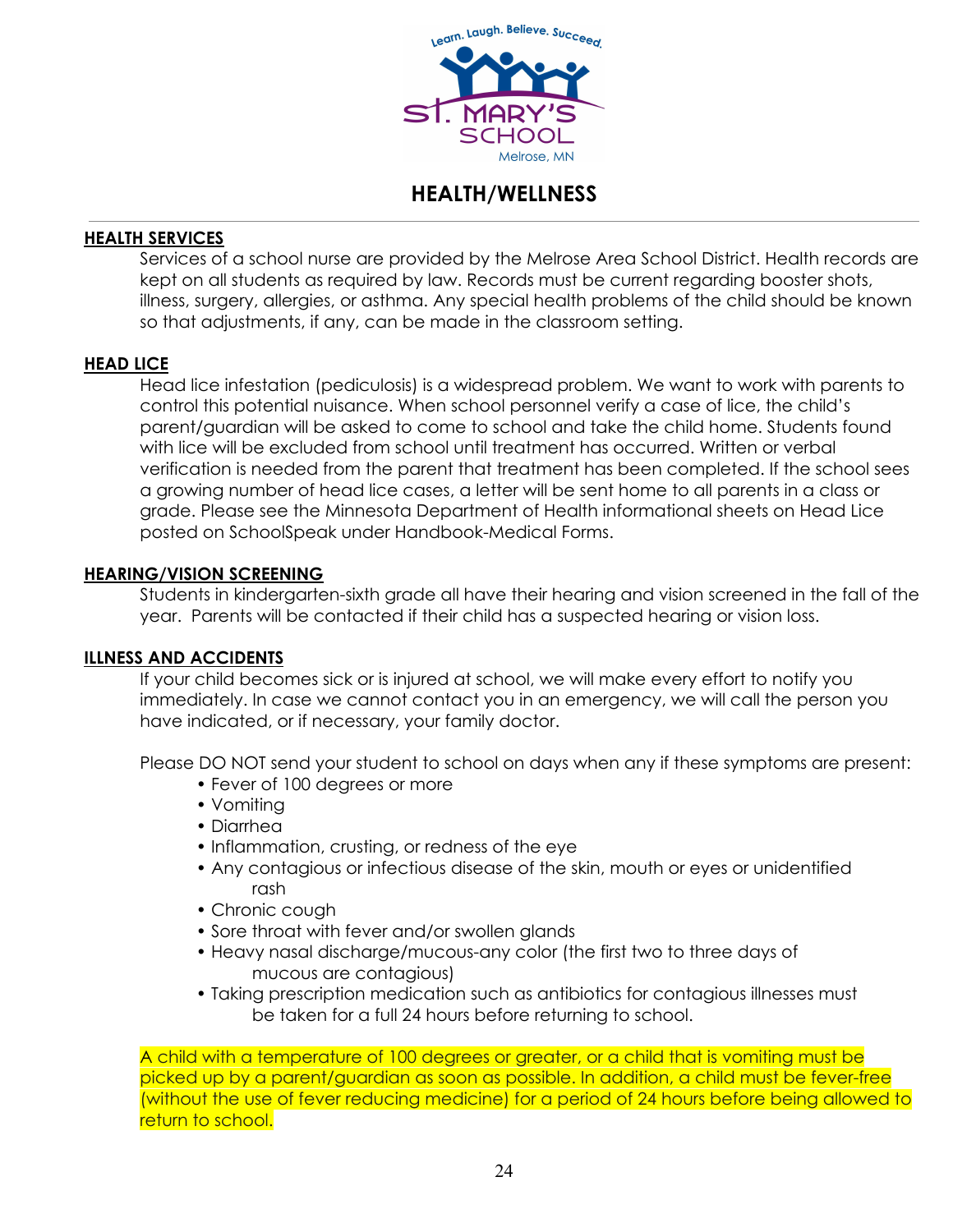On occasion, episodes of biting occur in the school setting. Because of the potential of exposure to contagious illnesses, the school plan is to notify the parents of the students involved. When a biting incident occurs, the school may recommend contacting your student's physician for his/her input. The potential exists for exposure to blood and body fluids by all students.

A child may not be given any medication without the permission of the parents, and in the case of prescription medicine, at a doctor's written request.

#### **MEDICATION/FIRST AID**

The school is supplied with first aid materials by the Melrose Area School District in case of need. The staff have been trained in basic first aid and CPR.

If parents send prescription medication to school, it must be accompanied by a prescription for all prescribed medication to the **teacher** and the **office** stating the times and amount of medication the child is to take. The school is not permitted to give any type of medication to children without written permission. Students who are taking over the counter medication need a signed "medication release" form on file in the office. Please see SchoolSpeak under Handbook Medical Forms or ask in the office for a release form.

PRESCRIPTION MEDICATION MUST BE IN A PRESCRIPTION BOTTLE INDICATING THE NAME OF THE MEDICATION, DOSAGE, DATE, CHILD'S NAME AND DOCTORS NAME. All druggists know this law and will make duplicate containers available if necessary.

All medication must be kept in the school office. NO medications, including cough drops, ointments, or over the counter medications are allowed in the student's possession.

#### **SOCIAL WORK SERVICES**

The School Social Worker, one part of the school district's auxiliary services to students, is primarily interested in those children who are having difficulties, which are interfering with their learning, their attendance, or their social adjustments. If you feel your child is not making the best use of his/her potential or the available resources within the school setting and would like to have an opportunity to talk with the school social worker, please consult the principal.

#### **WELLNESS**

St. Mary's promotes healthy eating and physical activity. We encourage all students to make age appropriate, healthy selections of food and beverages, including those brought for snack and classroom celebrations. Children need access to healthy foods and opportunities to be physically active to grow, learn, and thrive.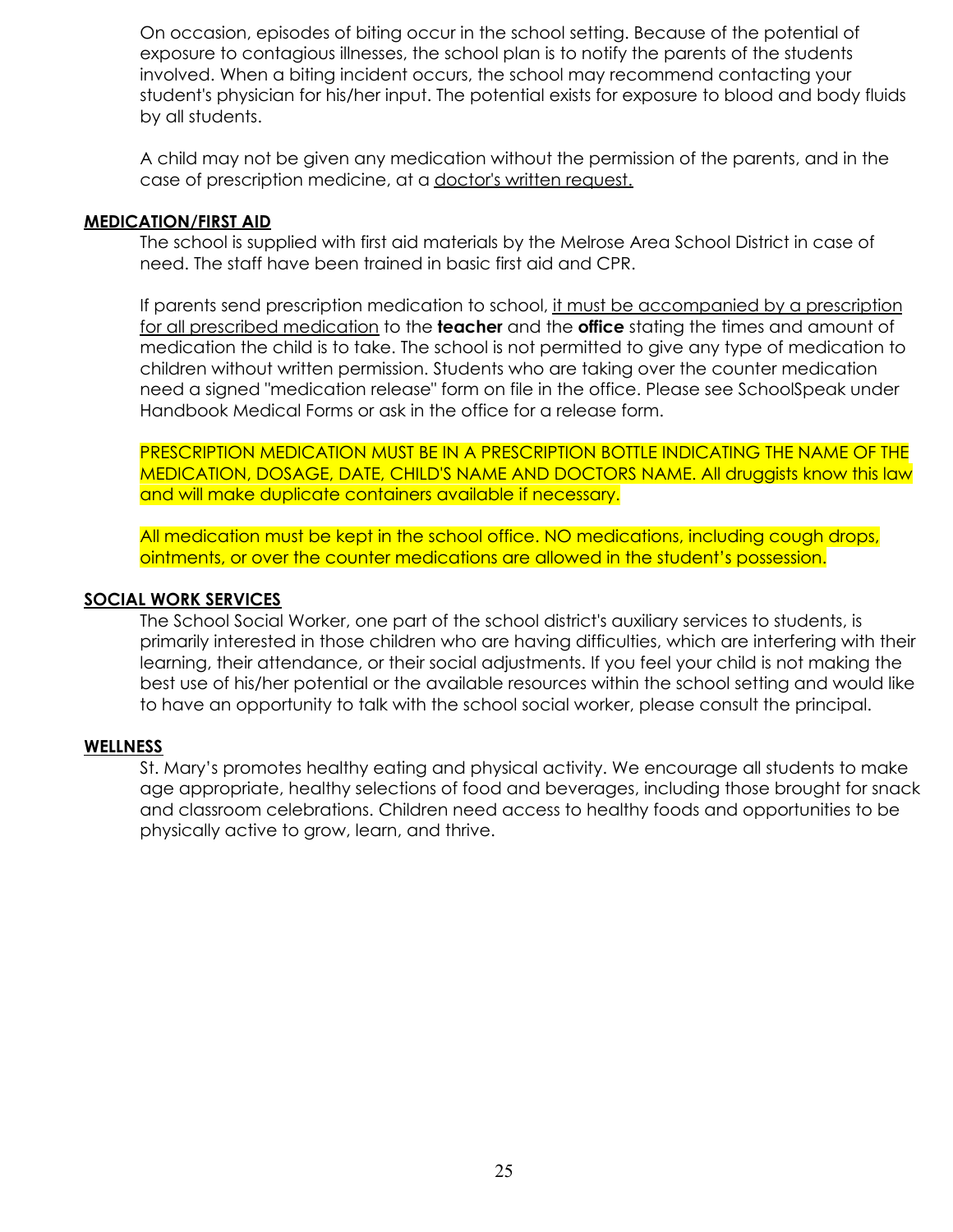

# **TECHNOLOGY/ELECTRONIC MEDIA**

#### **ELECTRONIC MEDIA**

Cellphones, Apple Watches, iPads, etc. are to be silenced and in backpacks during school hours. St. Mary's School is not responsible for damage or loss of this equipment. If any student is found using an electronic device from home during class time, the device will be taken and the item will be returned at the end of the day. Students may look at the device before school, before going to recess, and/or at the end of the school day. If you want to make sure your child gets your messages during the school day, call or email the office. If students are found using devices more than 3 times, they will be banned from bringing the device to school.

#### **TECHNOLOGY/INTERNET USE**

St. Mary's School recognizes that it is the student's responsibility to use the internet appropriately. Electronic information research skills are now fundamental to preparation of citizens and future employees. Access to the Internet enables students to explore thousands of libraries, databases, bulletin boards, and other resources while exchanging messages with people around the world. Every family must read the Technology Guidelines and complete the consent form by having parents and students sign. This is done annually. Failure to follow the rules listed on the guidelines will result in restriction and/or suspension of computer lab privileges and may involve further consequences.

#### **DEVICES**

All students in Little Saints & Kindergarten will have individual access to technology devices in their classrooms and home use for distant learning. Students in 1st through 6th grade will have their own Chromebook at school and the ability to bring it home during distant learning or if otherwise specified by SMS. All students will also have access to the computers in the library.

Students are responsible for the general care of all technology devices which have been issued by the school. iPads and/or Chromebooks that are broken or fail to work properly must be taken to the Media Specialist. The apps and operating system originally installed by SMS must remain on the iPad or Chromebooks in usable condition and must be easily accessible at all times. The Media Specialist is the only person allowed to add additional apps or perform any upgrades.

The use of the SMS technology resources is a privilege, not a right. These guidelines are provided to make all users aware of the responsibilities associated with efficient, ethical, and lawful use of technology resources. If a student violates any conditions named in the Technology Agreement, privileges may be terminated, access to the school's technology resources may be denied, and appropriate disciplinary action shall be applied.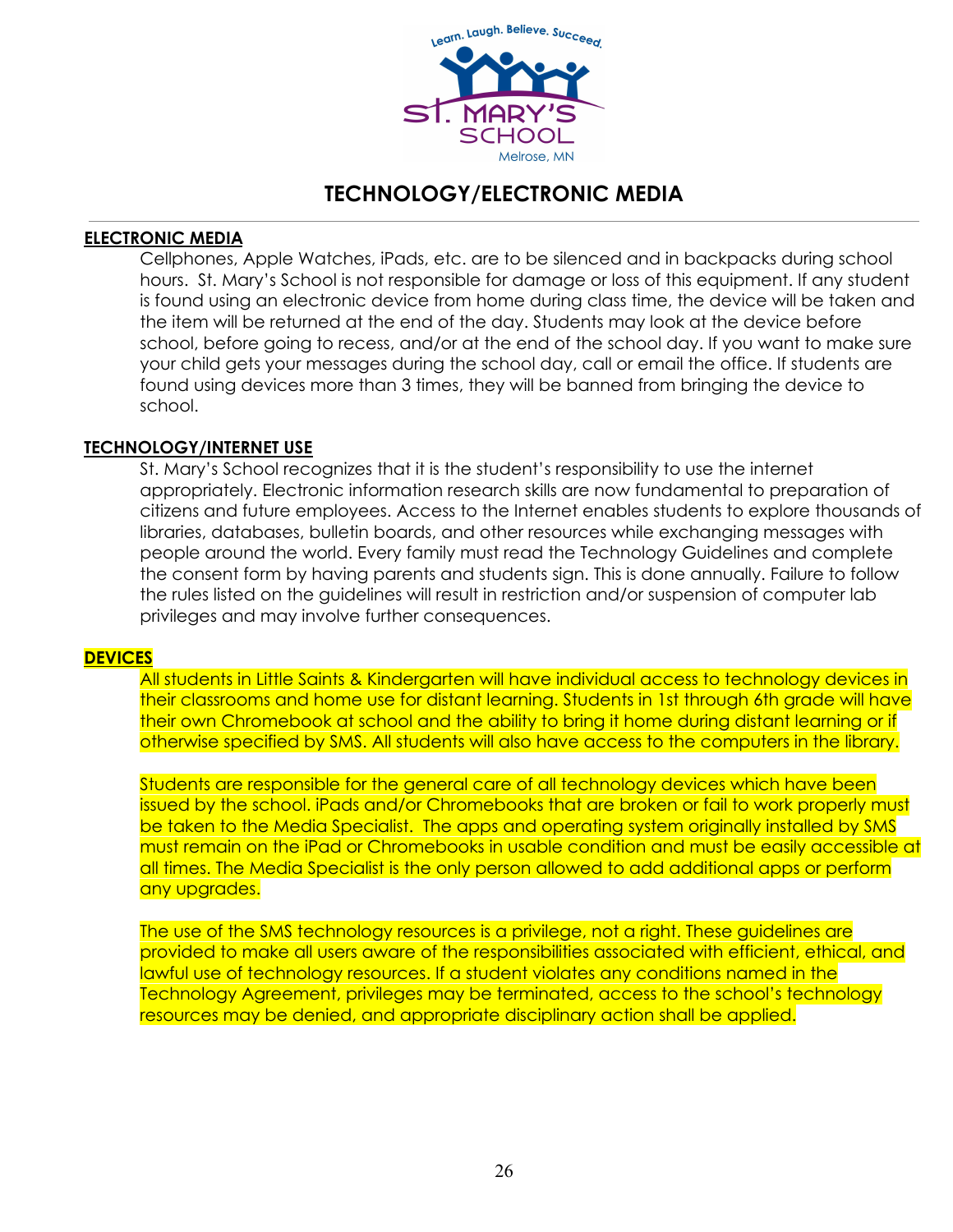

# **MISCELLANEOUS**

#### **ASBESTOS/PEST CONTROL NOTIFICATION**

St. Mary's School is inspected for asbestos every three years under the Asbestos Hazard Emergency Response Act of 1986 (AHERA). Some asbestos-containing building materials are found to be present in the school building. A management plan detailing the location and description of ACBM's has been submitted to the Minnesota Department of Education and is available for your viewing in the school office. St. Mary's Catholic School is inspected by a certified Asbestos Building Inspector.

Minnesota law requires nonpublic schools to provide notification to parents when pesticide applications will be done. All pest control materials are chosen and applied according to label directions per Federal law. We make every attempt to have the applications completed when students are not in the building. See Minn.Stat. §121A.30.

#### **BIKES, ROLLERBLADES, AND SKATEBOARDS**

Bikes, rollerblades, and skateboards may be used for transportation to school. However, bikes must be parked and secured in the bike rack provided near the school. Students using rollerblades must remove them prior to entering the building. Skateboards must be carried once students reach school property. Rollerblades and skateboards are to be stored in the principal's office. St. Mary's School is not responsible for lost, stolen, or damaged items.

#### **FUNDRAISING**

To ensure success at St. Mary's School, we need our families and faith community to donate their time, talent, and treasure to our school. Fundraising is an essential part of meeting our annual budget and ensuring that a solid Catholic education is affordable for our families. St. Mary's School offers multiple fundraising opportunities throughout the year, including the following options that don't cost our families any additional money:

#### ARVIG, AMAZON SMILES, BOX TOPS FOR EDUCATION, COBORN'S MORE REWARDS PROGRAM

If you're an Arvig Internet customer, sign up for the School Partnership Program and Arvig will donate \$1.00 each month to St. Mary's School at no additional cost to you. Since 2010, Arvig has donated more than \$360,000 to local schools through their School Partners. <https://arvig.net/supportyourschool>

Amazon offers a sponsorship program; simply select St. Mary's School as your favorite charity to start generating donations, at no cost to you. <https://smile.amazon.com/>

Scan your store receipt with the Box Tops mobile app to identify participating products and instantly add cash to your school's earnings online. <https://www.boxtops4education.com/>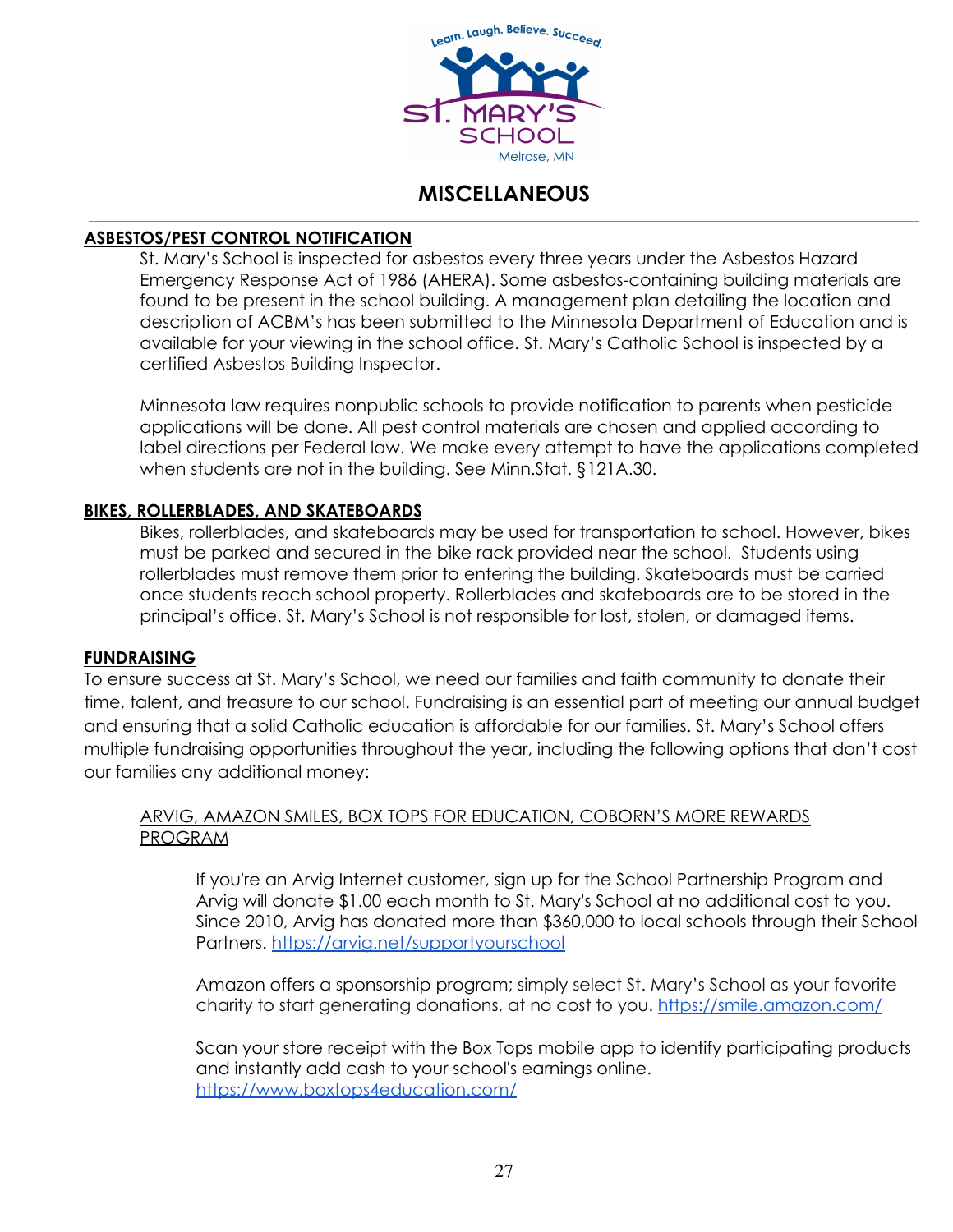Coborn's More Rewards Program is available by signing up at <https://www.morerewards.com/> and indicating St. Mary's School as the recipient of your reward points.

#### SMS\$4KIDS (SMS Cash for Kids)

In October 2012, St. Mary's School launched a new and improved SMS\$4Kids program for St. Mary's School. With this program you can shop locally and/or 100's of national brands. SMS\$4KIDS is done in partnership with Great Lakes SCRIP Center (GLSC). Every purchase means more for the students of St. Mary's School - more technology, more library books, more tools for learning, tuition rebates, etc. Please support this program. <https://www.shopwithscrip.com/>

#### **LOST AND FOUND**

A box of lost and found articles will be kept in school. Please encourage your child to claim their belongings. The child's belongings are to be clearly marked with their name. This is especially true of boots, caps, and mittens.

At the close of the year, all unclaimed goods will be donated to charity. At the parent-teacher conferences, the box will be put out. The school is not responsible for money, clothing or personal belongings that are missing or lost. The school discourages keeping valuables in the child's desk.

#### **MONEY**

Families should use an envelope when sending any money to school. A used envelope is fine. Please have the child's name, amount enclosed, and intention for the money written on the outside of the envelope. Please send separate checks for tuition, lunch, and other payments.

#### **RECESS**

The purpose of the recess period is to provide the child with an opportunity to get exercise, to learn group cooperation, and to develop skills in various games and sports. We require all children to spend recess periods in open air and to participate in games and sports. During cold weather, a child is expected to dress accordingly so that there should be little reason why a recess period cannot be taken outside, or to participate in games and sports. Indoor recess may be held on days of inclement weather, or when the temperature or wind chill is -10º or colder.

If, for a good reason, a child is unable to go outside, or to participate in sports and games, a written excuse is required. However, we caution against being over-protective of the child in this matter. A child who is well enough to come to school should be well enough to spend a few minutes out in the fresh air.

\*\*Parents will again not be assigned playground supervision for the 2021-2022 School Year.

#### **SCHOOL BAGS/BACKPACKS**

We ask all the children to carry their books in a plastic or cloth bag of some kind. It is imperative that each child's bag is labeled and used daily. Children must care for the books they use and pay fines if they are damaged. If a book is lost or damaged, the child will have to pay the purchase price to replace it.

#### **SCHOOL DRESS CODE**

Good taste in dress is an important part of a wholesome classroom environment. No specific uniform is required at St. Mary's School. Clean clothes that are neat and well-fitting are expected. Clothes must be modest and provide sufficient coverage.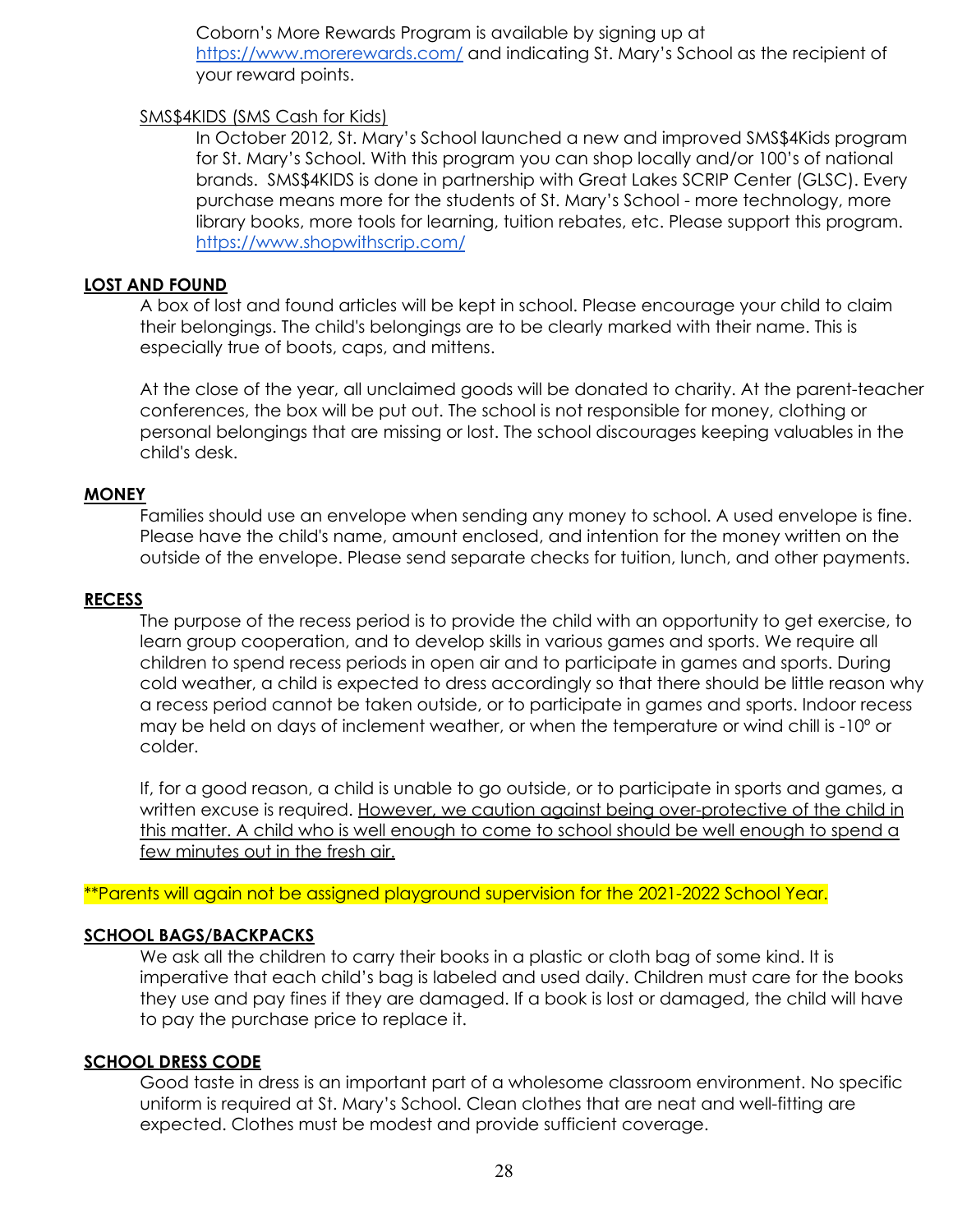- 1. All students are asked to dress appropriately for masses on Fridays. Nice pants, shirts, skirts, and/or dresses. No shorts are allowed at mass; students who arrive at school on a mass day with shorts on will need to call a parent to deliver pants to school before mass *OR* wear a pair of pants provided by the school. Students may change clothing after mass.
- 2. In the spring, students will be notified when conditions warrant the wearing of shorts. In the fall, shorts are allowed as long as weather permits.
- 3. Shirts which are see-through or low cut in the neck or armhole are not permitted. Bare stomachs, spaghetti straps, and inappropriate messages on shirts are not acceptable.
- 4. Hats, caps, and hoods are not permitted indoors. They may be worn on the playground.
- 5. Boots are required for recess during the winter months.

#### **SCHOOL LUNCH/FEDERAL EDUCATION FUNDING**

St. Mary's School lunches are catered daily by True North/Cornerstone Restaurant. Nutritious meals are served every school day.

#### Lunch Prices:

| Paid Lunches Pre-K-6: | \$3.20 | Milk (with cold lunch):           | \$0.40 |
|-----------------------|--------|-----------------------------------|--------|
| Reduced Lunches:      | \$1.60 | Milk (for morning snack): $$0.40$ |        |
| Free Lunches:         | \$0.00 | Adult/Guest/Staff Lunch: \$4.25   |        |

Students are taught appropriate expectations for the use of the cafeteria during lunch. The following lunchroom zone SMS Spirit expectations are taught and students are required to follow them.

- Use quiet voices (0, 1, 2)
- Keep hands, feet and tray to yourself
- Calmly wait your turn in line
- Clean up after yourself stack trays
- Show good table manners
- Walk at all times
- Stay at your table until dismissed

Milk is included in the price of a hot lunch ticket or is available for purchase for those who bring a lunch from home. Students may not bring pop or flavored drinks to school as their lunch beverage unless designated for special events.

- Allowed: water or seltzer water, without added caloric sweeteners; fruit and vegetable juices and fruit-based drinks that contain at least 50% fruit juice and that do not contain additional caloric sweeteners.
- Not Allowed: soft drinks containing caloric sweeteners; sports drinks; iced teas; fruit-based drinks that contain less than 50% real fruit juice or that contain additional caloric sweeteners; beverages containing caffeine.

#### Federal Education Funding

In Minnesota, Title I Service money is designated based on the number of Free and Reduced Lunch Program participants a school has. Although St. Mary's Catholic School doesn't participate in the state-funded lunch program, we still have the opportunity to receive Title I Services if our families who would qualify for this program complete the paperwork necessary for our school to receive the services. (St. Mary's Catholic School does offer free and reduced lunch options for families; the school budget covers this cost for families who qualify.) If your family's income falls within the guidelines on the following page, PLEASE complete the form included in your Open House packet or print the form from SchoolSpeak so we can receive federal aid for Title I Services, regardless of if your family chooses to participate in the free/reduced lunch program.

**Maximum Total Income to Qualify for Federal Education Funding-2021/22 School Year**